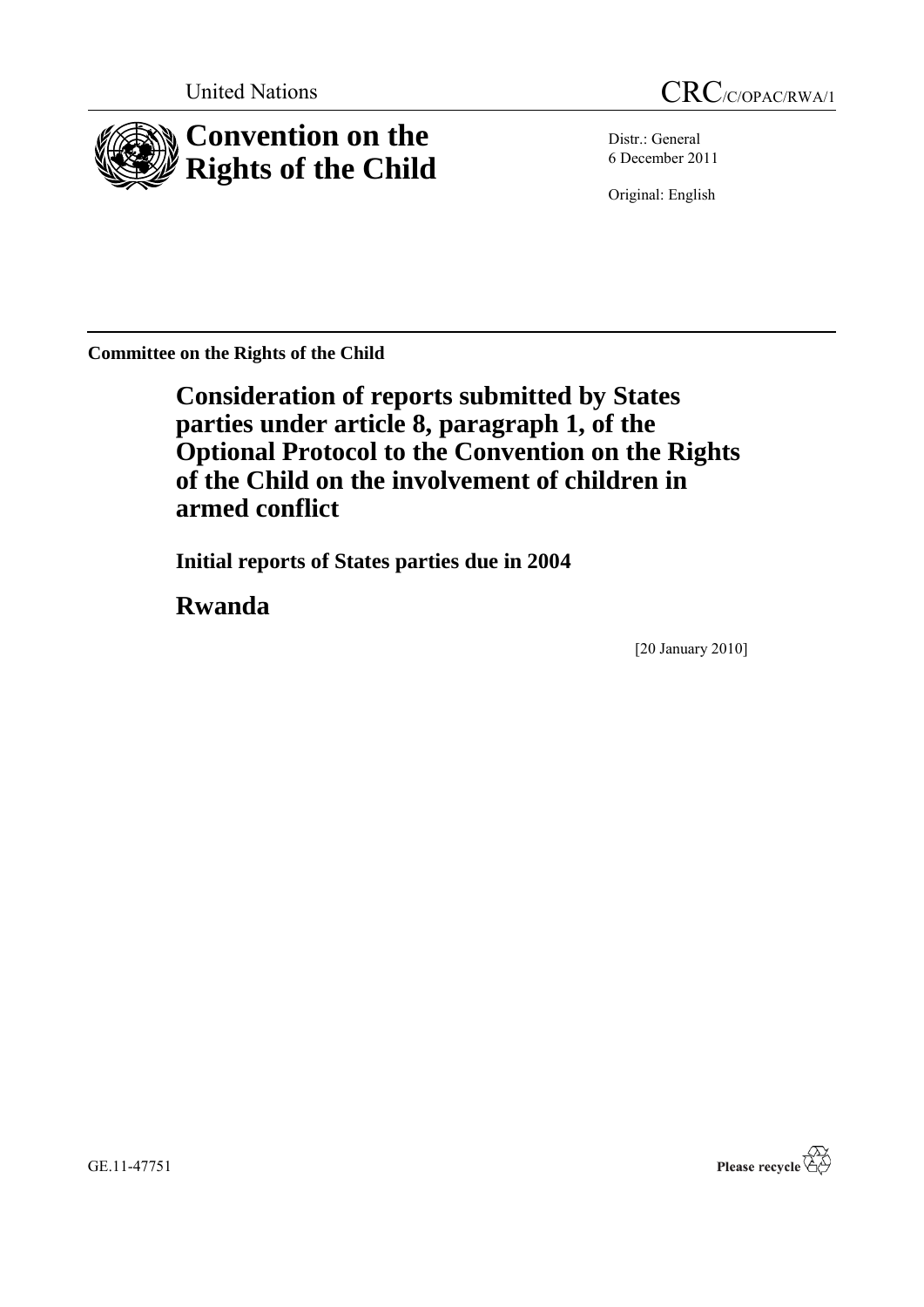# Contents

*Paragraphs Page*

|       |                                                                                                                                                                                                                                                                                                                                                            |             | 3  |  |
|-------|------------------------------------------------------------------------------------------------------------------------------------------------------------------------------------------------------------------------------------------------------------------------------------------------------------------------------------------------------------|-------------|----|--|
| Ι.    | $1 - 7$                                                                                                                                                                                                                                                                                                                                                    |             |    |  |
| П.    |                                                                                                                                                                                                                                                                                                                                                            | $8 - 18$    | 4  |  |
| III.  |                                                                                                                                                                                                                                                                                                                                                            | $19 - 69$   | 6  |  |
|       | A.                                                                                                                                                                                                                                                                                                                                                         | $19 - 21$   | 6  |  |
|       | <b>B</b> .                                                                                                                                                                                                                                                                                                                                                 | $22 - 40$   | 6  |  |
|       | C.<br>Factors and difficulties that hinder the fulfilment of obligations provided for                                                                                                                                                                                                                                                                      | 41          | 8  |  |
|       | Conformity of the implementation of the Optional Protocol to general principles<br>D.<br>of the Convention on the Rights of the Child, namely the non-discrimination,<br>supreme interests of the child, the right to life, survival and development and                                                                                                   | $42 - 63$   | 9  |  |
|       | Process of writing the report, role played by public or non-governmental<br>Е.                                                                                                                                                                                                                                                                             | $64 - 65$   | 12 |  |
|       | Reference date used to determine if a person is above or below the age limit<br>$F_{\cdot}$<br>(for example, the date of birth of the person concerned or the first day of the year                                                                                                                                                                        | $66 - 69$   | 13 |  |
| IV.   |                                                                                                                                                                                                                                                                                                                                                            | $70 - 181$  | 14 |  |
|       | Article 1: Measures taken, in particular legislative, administrative measures or otherwise,<br>to ensure that members of the armed forces who have not attained the age of 18 years<br>$70 - 74$<br>14                                                                                                                                                     |             |    |  |
|       | Article 2: Measures taken, in particular legislative, administrative measures, or otherwise,<br>to ensure that persons who have not attained the age of 18 years are not subject to compulsory<br>$75 - 79$<br>15                                                                                                                                          |             |    |  |
|       |                                                                                                                                                                                                                                                                                                                                                            | $80 - 90$   | 16 |  |
|       |                                                                                                                                                                                                                                                                                                                                                            | 91          | 18 |  |
|       | Article 5: Provisions of the national legislation or international instruments and<br>international humanitarian law applicable to Rwanda that promote most the respect<br>of the rights of the child; the state of ratification by Rwanda of major international<br>instruments on the participation of children in armed conflicts and other commitments | $92 - 180$  | 19 |  |
|       |                                                                                                                                                                                                                                                                                                                                                            | 181         | 33 |  |
| V.    |                                                                                                                                                                                                                                                                                                                                                            | $182 - 186$ | 33 |  |
| Annex |                                                                                                                                                                                                                                                                                                                                                            |             |    |  |
|       |                                                                                                                                                                                                                                                                                                                                                            |             | 35 |  |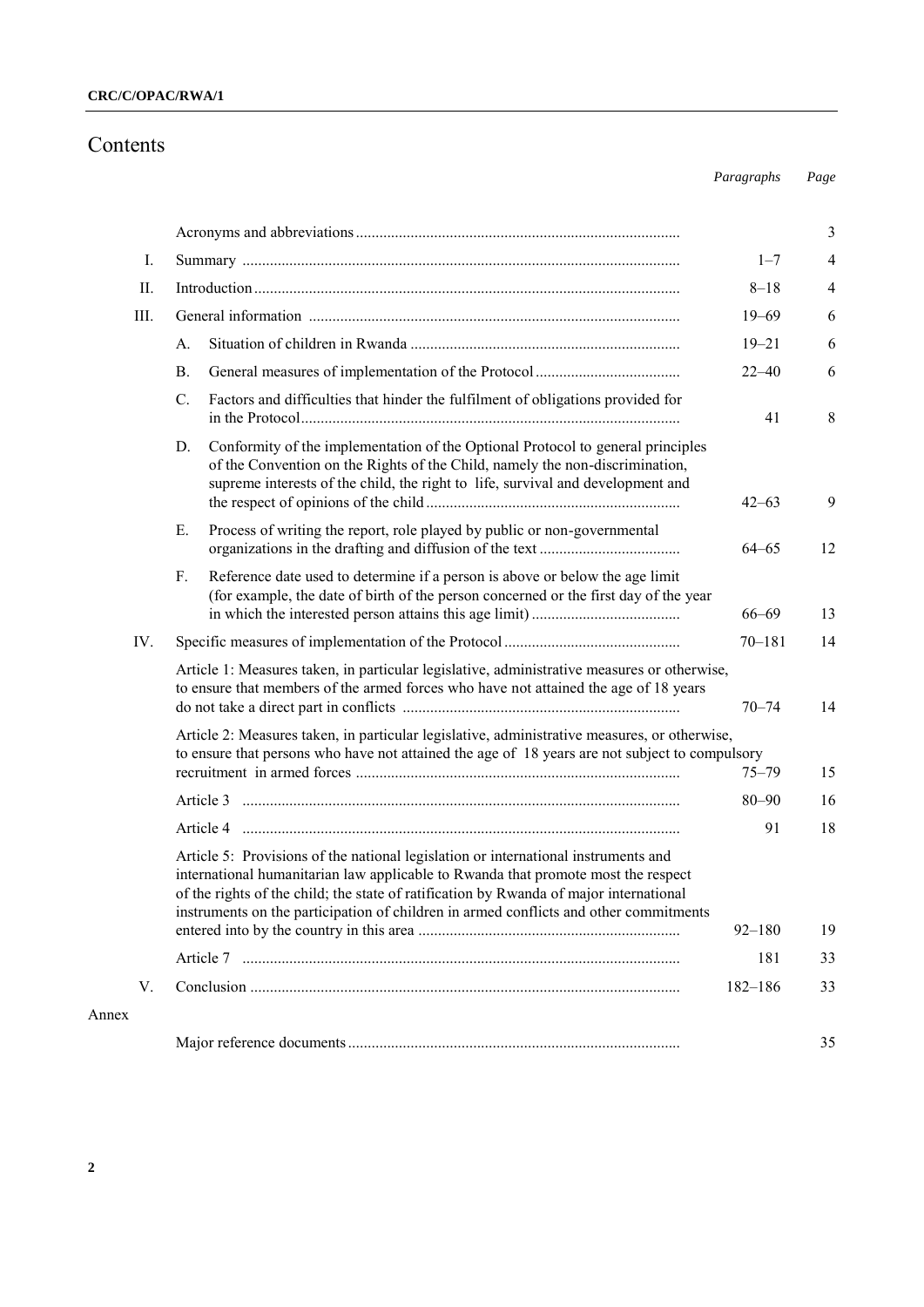# **Acronyms and abbreviations**

| <b>ACRWC</b>     | African charter of the Rights and Welfare of the Child                                          |
|------------------|-------------------------------------------------------------------------------------------------|
| <b>CRC</b>       | Convention on the Rights of the CHILD                                                           |
| <b>DRC</b>       | Democratic Republic of Congo                                                                    |
| <b>HIV/AIDS</b>  | Human Immunodeficiency Syndrome/Acquired Immunodeficiency<br>Syndrome                           |
| <b>ICRC</b>      | International committee of the Red Cross                                                        |
| <b>MIFOTRA</b>   | Ministry of Public Service and labour                                                           |
| <b>MIGEPROF</b>  | Ministry in the Office of the Prime Minister in charge of Gender And<br>Promotion of the Family |
| <b>MIJESPOC</b>  | Ministry of Youth, Sports and Culture                                                           |
| MINAFFET         | Ministry of Foreign Affairs and Co-operation                                                    |
| <b>MINALOC</b>   | Ministry of Local Government, Good Governance, Community<br>Development and Social Affairs      |
| <b>MINEDUC</b>   | Ministry of education                                                                           |
| <b>MINIJUST</b>  | Ministry of Justice                                                                             |
| <b>MININTER</b>  | Ministry of Interior                                                                            |
| <b>MINISANTE</b> | Ministry of Health                                                                              |
| <b>UNMIC</b>     | United Nations Mission for the Democratic Republic of Congo                                     |
| <b>ILO</b>       | International Labour Organisation                                                               |
| NCP              | National Child Plan                                                                             |
| NCW              | National Council of Women                                                                       |
| NGO              | Non Governmental Organization                                                                   |
| <b>NYC</b>       | National Youth Council                                                                          |
| OG.              | Official Gazette (of the Republic of Rwanda)                                                    |
| <b>RCDR</b>      | Rwanda Commission for Demobilization and Reintegration                                          |
| <b>RDF</b>       | Rwanda Defence Forces                                                                           |
| <b>RDRP</b>      | Rwandan Demobilization and Reintegration Programme                                              |
| <b>RPA</b>       | Rwanda Patriotic Army                                                                           |
| <b>RPF</b>       | Rwanda Patriotic Front                                                                          |
| <b>RRC</b>       | Rwanda Red Cross                                                                                |
| <b>RUYAAC</b>    | Rwanda Youth Affected by Armed Conflicts                                                        |
| SC/UK            | Save the Children/United Kingdom                                                                |
| <b>UNHCR</b>     | United High Commission for Refugees                                                             |
| <b>UNICEF</b>    | United Nations Children Fund                                                                    |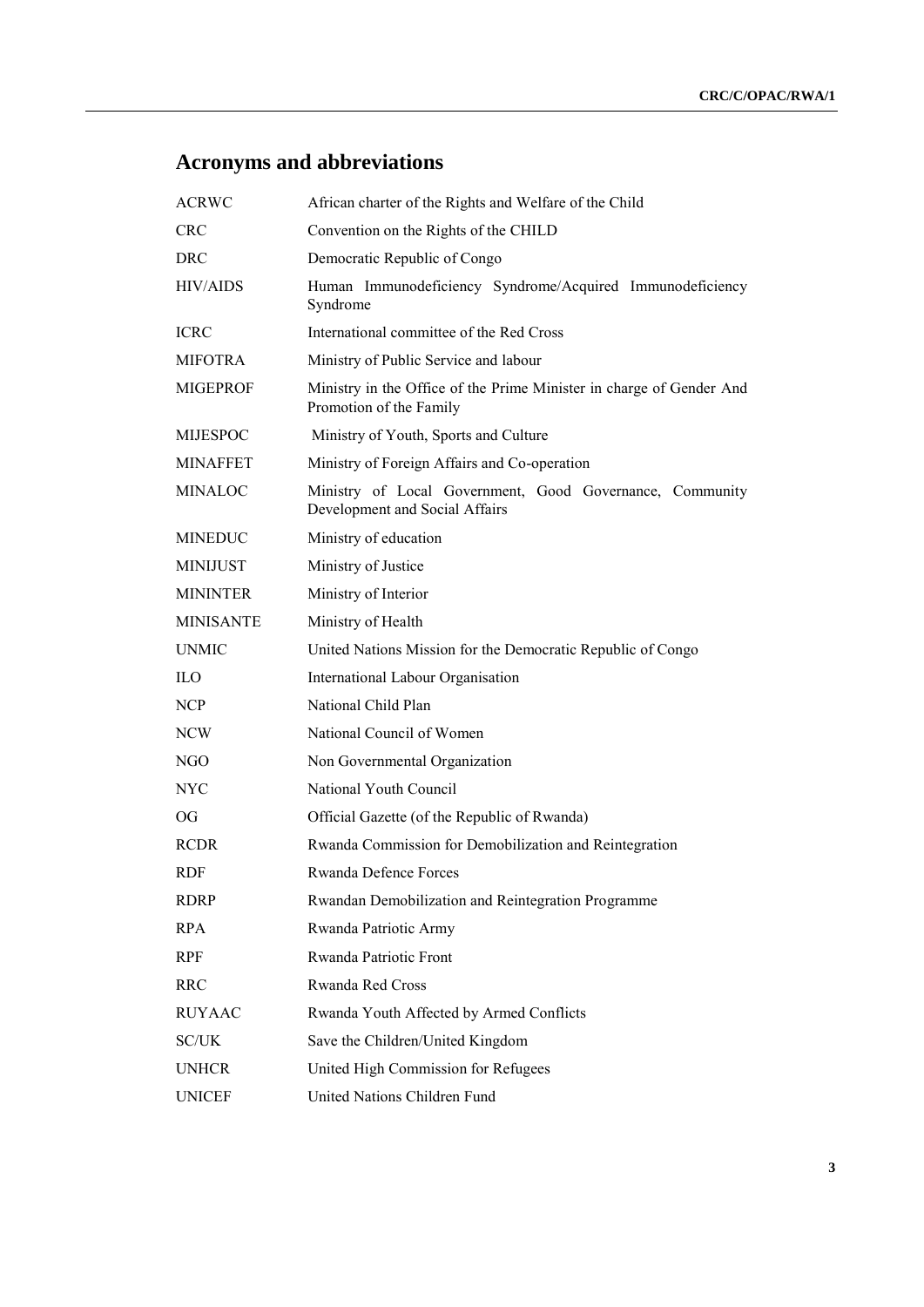# **I. Summary**

1. The Optional Protocol to the Convention on the Rights of the Child on the Involvement of Children in Armed Conflicts was ratified by Rwanda on 26 February 2002.

2. In general, the Protocol prohibits compulsory recruitment of people who have not attained the age of eighteen years (Article 2) and requests State Parties to take all possible measures to ensure that members of their armed forces who have not attained 18 years of age do not take part in direct conflicts (Article 1).

3. Indeed, Rwanda has applied the Protocol to the last word because the law  $N^{\circ}$ 19/2002 of 17 May 2002 establishing the Rwanda Defence Forces (Article 3) and the Presidential Decree N° 72/01 of 8 July 2002 governing the General Statutes governing Armed Forces (Article 5) specifies that the recruitment into RDF shall be voluntary. In addition to being voluntary, the candidate must be at least eighteen years old (Article 5 of the Decree). The same conditions also apply to the recruitment in the National police Force and "Local Defence".

4. However, it will be noted that Rwanda ratified the Protocol following the liberation war that began in 1990 and culminated in the Tutsi Genocide in 1994. The war and the Tutsi Genocide have deeply affected Rwandan children. Some of them were involved or are still involved in armed conflicts. They were initially Genocide survivor children who joined RPF in search of security and then Rwandan children belonging to armed groups in DRC.

5. At the time of the drafting of this report, Rwanda is in the demobilisation phase in which children have been given special attention. Their demobilisation began in 1997 with children who had taken refuge in RPA and it has currently been extended to children belonging to armed groups in DRC who are disarmed and repatriated to be reintegrated into the society.

6. The present report contains political and legislative measures that were taken by the Government of Rwanda in the framework of the implementation of the Protocol. However, since all these measures ensure that any person under eighteen years of age should not be in the army, the application of the Protocol concerns especially the demobilisation and social reintegration of children who were involved in armed conflicts.

7. Measures taken in this area include the creation of a Rwanda Demobilisation and Reintegration Commission, which has a child protection unit, as well as the establishment of a demobilisation camp specifically for children. The camp receives children repatriated from DRC but the remaining major handicap is that these children come in very small numbers since armed groups continue to keep them in their rank and file.

# **II. Introduction**

8. Rwanda ratified the Charter of the United Nations on September 18, 1962, immediately after its independence on 01 July 1962. The ratification by Rwanda of this charter is an eloquent proof of her faith and commitment to the respect of fundamental human rights, the dignity and the value of the human being as they are stipulated in the Preamble to the Charter.

9. It is in this framework that Rwanda is signatory to various international instruments on the protection of human rights. Among these legal instruments is the Convention on the Rights of the Child that Rwanda ratified on 19 September 1990.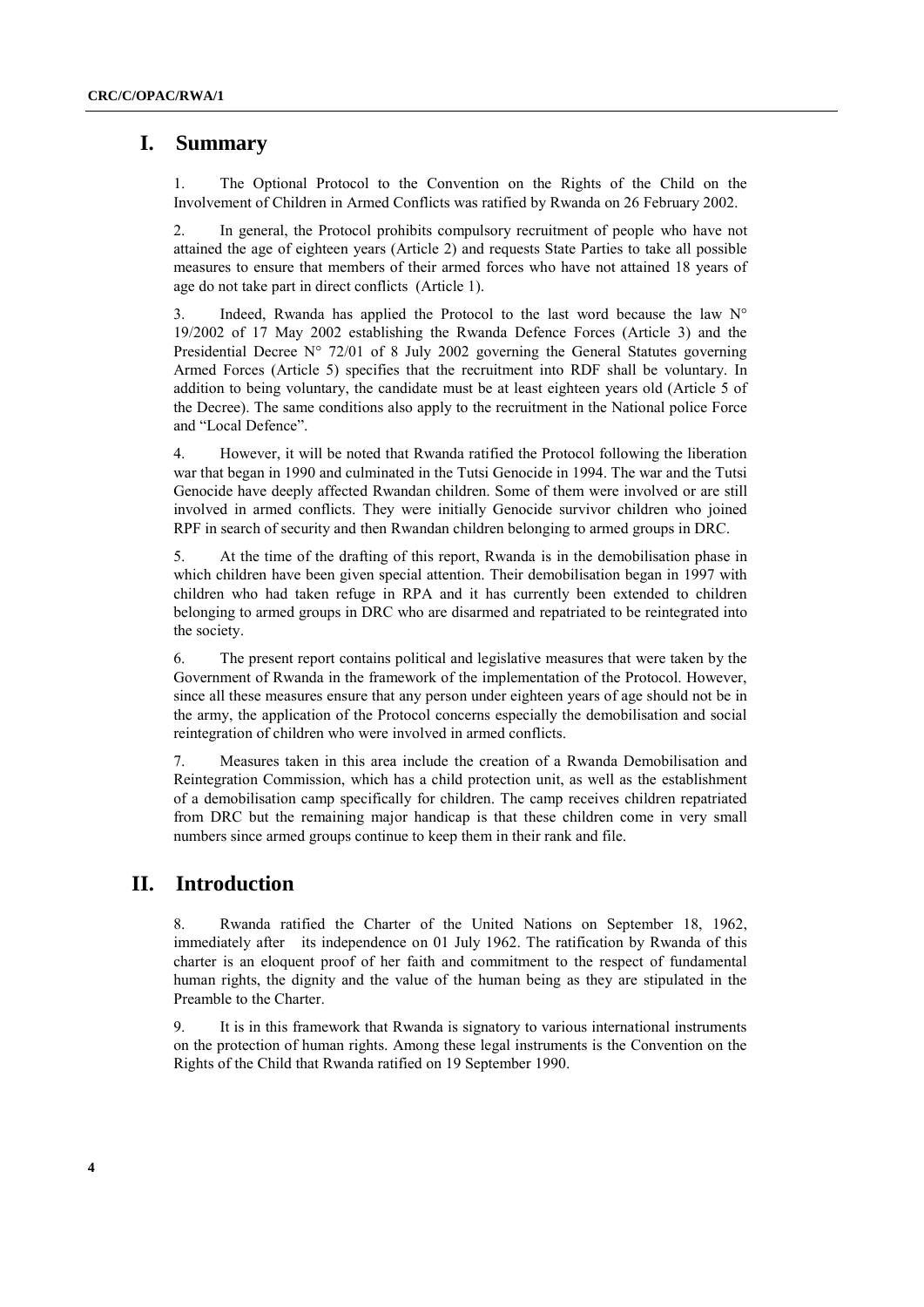10. Rwanda is strongly committed to the defence of the rights of the child, more particularly, the rights of vulnerable children. Rwanda is also a signatory to the two Optional Protocols to the CRC namely:

(a) The Optional Protocol to the Convention on the Rights of Child on the involvement of children in armed conflict;

(b) The Optional Protocol to the Convention on the Rights of the Child on the sale of children, child prostitution and child pornography.

11. The Optional Protocol to the Convention on the Rights of the Child on the involvement of children in armed conflicts, which is the subject of the present report, was ratified by Rwanda on 26 February 2002<sup>1</sup>.

12. As it is provided for in Paragraph 1 of Article 8 of this Protocol, each State Party shall submit, within two years from the date of the entry into force of the protocol within two years from the date of the entry into force of the Protocol, a report to the Committee on the Rights of the Child providing comprehensive information on measures taken to implement the provisions of this Protocol, including measures taken to implement the provisions on the participation and recruitment.

13. During its thirty-sixth Session, the Committee on the Rights of the Child, that examined reports of the State Parties to the Convention on the Rights of the Child, noted the delay in the submission of reports on Optional Protocols to the Convention. However, this delay can be explained by the fact that Rwanda concentrated on the elaboration of other reports, particularly the initial report on the implementation of the Convention on the Rights of the Child which was examined by the 21 May 2004 Session as well as the report of the same type on the implementation of the African Charter on the Rights and the Welfare of the Child.

14. Concerning the initial report on the implementation of the Convention on the Rights of the Child, The Government of Rwanda presented its initial report on 30 September 992 that was examined by the Committee of the United Nations on the Rights of the Child on 5 October 1993 in its 97th and 98th Sessions, but it was not approved because it was not complete to such an extent that the Committee recommended State Parties to submit a new report within one year. The Government of Rwanda, however, could not respect this deadline because of the conflict situation that was prevailing in the country that culminated in the 1994 Tutsi Genocide.

15. After the Tutsi Genocide, Rwanda's efforts were focussed in the first place, in parallel to many other emergency national reconstruction activities, on the drafting of her initial report on the implementation of the Convention on the Rights of the Child. This report was examined and approved by the Committee of the United Nations on the Rights of the Child on 21 May 2004.

16. However, in spite of the delay recorded in the drafting of the initial report on the optional Protocol on the involvement of children in armed conflicts, Rwanda took various measures to ensure the implementation of this Protocol that will be explained in details in the development of the present report.

17. The implementation of the Protocol was rather effective in Rwanda since at the time when it was ratified, the country had experienced a period of conflicts in which children had been involved.

<sup>1</sup> Presidential Decree No 31/101 of 26 February 2002 on the Approval of the Optional Protocol to the Convention on the Rights of the Child on the Involvement of Children in Armed Conflicts, Official Gazette, Special Issue No of 26 February 2002, P. 25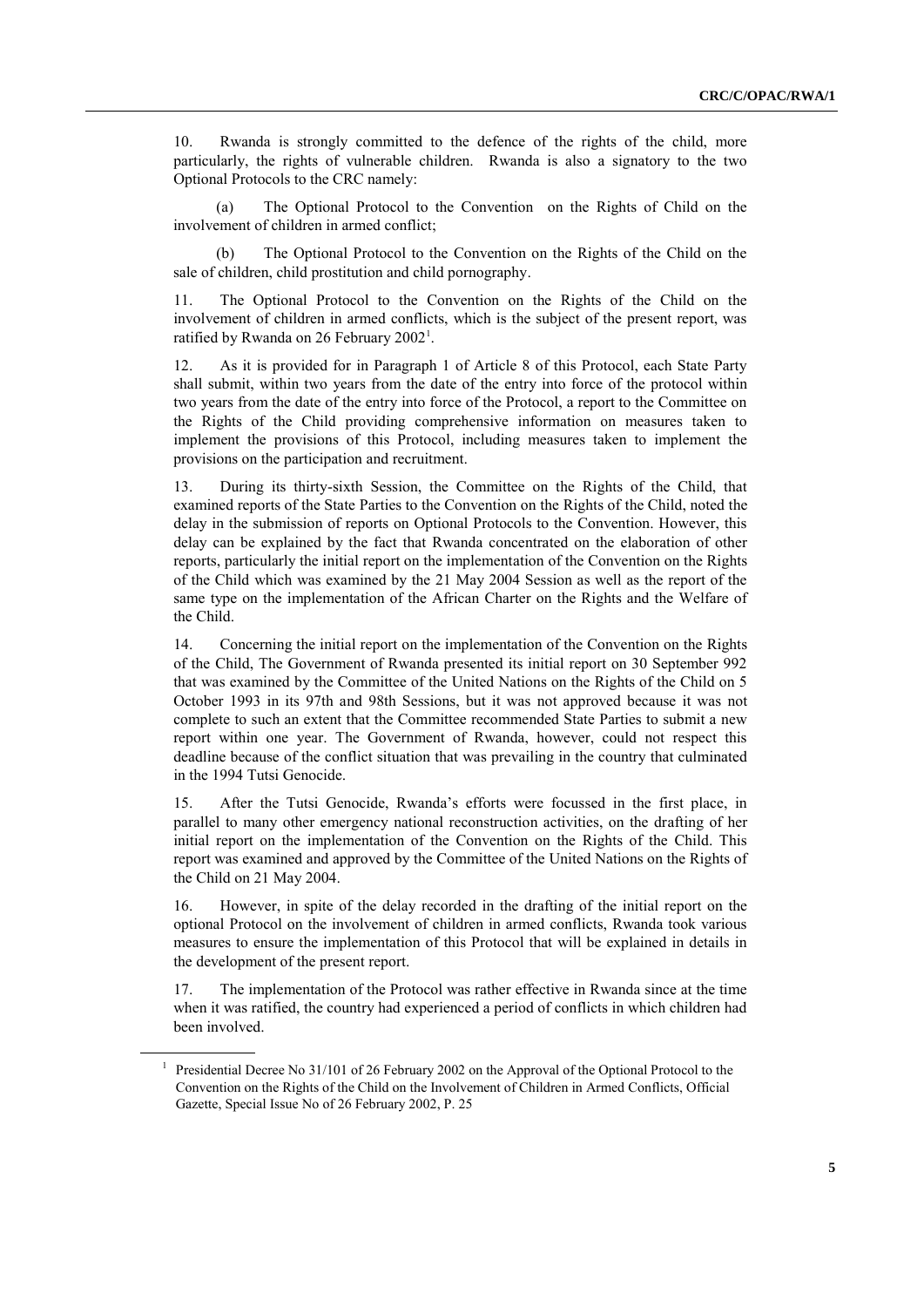18. This report specifies measures taken by Rwanda to ensure the implementation of the Protocol which the country would like to share with other States Parties. Therefore observations and recommendations from the Committee of the Rights of the Child are welcome for better application of the provisions of the Protocol.

# **III. General information**

### **A. Situation of children in Rwanda**

19. The Rwandan population is currently estimated at more than 9,000,000 inhabitants of which more than a half are children aged less than 18 years. The Rwandan population is mainly composed of children, but most of them are orphans or constitute other cases of vulnerability.

20. According to the results of the last Demographic and Health survey (DHS 2005), 29% of children aged less than 18 years are orphans and other vulnerable children (21% are orphans who have lost one of their parents, 4% are orphans without both parents). Taking account of the population growth, that represents a total of 1,350,820 children, 40% of all children aged less than 18 years do not live with their two parents, either following their separation, or death of one or two parents. The major causes of this phenomenon of orphans and other vulnerable children are poverty, Genocide and HIV/AIDS.

21. According to estimates from Rwanda Demobilisation and Reintegration Commission and UNMIC, the number of Rwandan children who were involved in armed conflicts is estimated at 4,864. These children can be divided into two groups: 2,364 are children who belonged to Rwandan Patriotic Army (RPA). The majority of these children joined RPA in search for security fleeing the Genocide, but they have all been demobilised and socially reintegrated. There are then children who belong to armed groups in DRC whose number is estimated at 2,500. At the time of writing this report, 702 of these children had been repatriated.

### **B. General measures of implementation of the Protocol**

22. Pursuant to the Paragraph 1 of Article 6 of the Protocol, Rwanda took various measures to ensure effective application and respect of the provisions of the Protocol.

### **1. Policy measures**

23. Various measures of a political nature demonstrate the indefectible commitment of Rwanda to the protection of the rights of the child, in particular those in difficult situations.

24. 17. Rwanda formulated a national policy on orphans and other vulnerable children since January 2003. This policy contains strategies and measures to respond to various situations of vulnerability of the child. Under the National Policy on Orphans and other Vulnerable Children, children affected by armed conflicts are displaced, kidnapped or refugee children who are forced by the war, genocide, poverty or armed groups to take part in armed conflicts. Children who take part in armed conflicts are not only those who fight on the frontline, but also informers, cooks, carriers and others.

25. Specific objectives of the Policy on these children are the following:

(a) To guarantee the respect of the rights of the child during and after conflict situations;

(b) To prevent the recruitment of children into armed groups;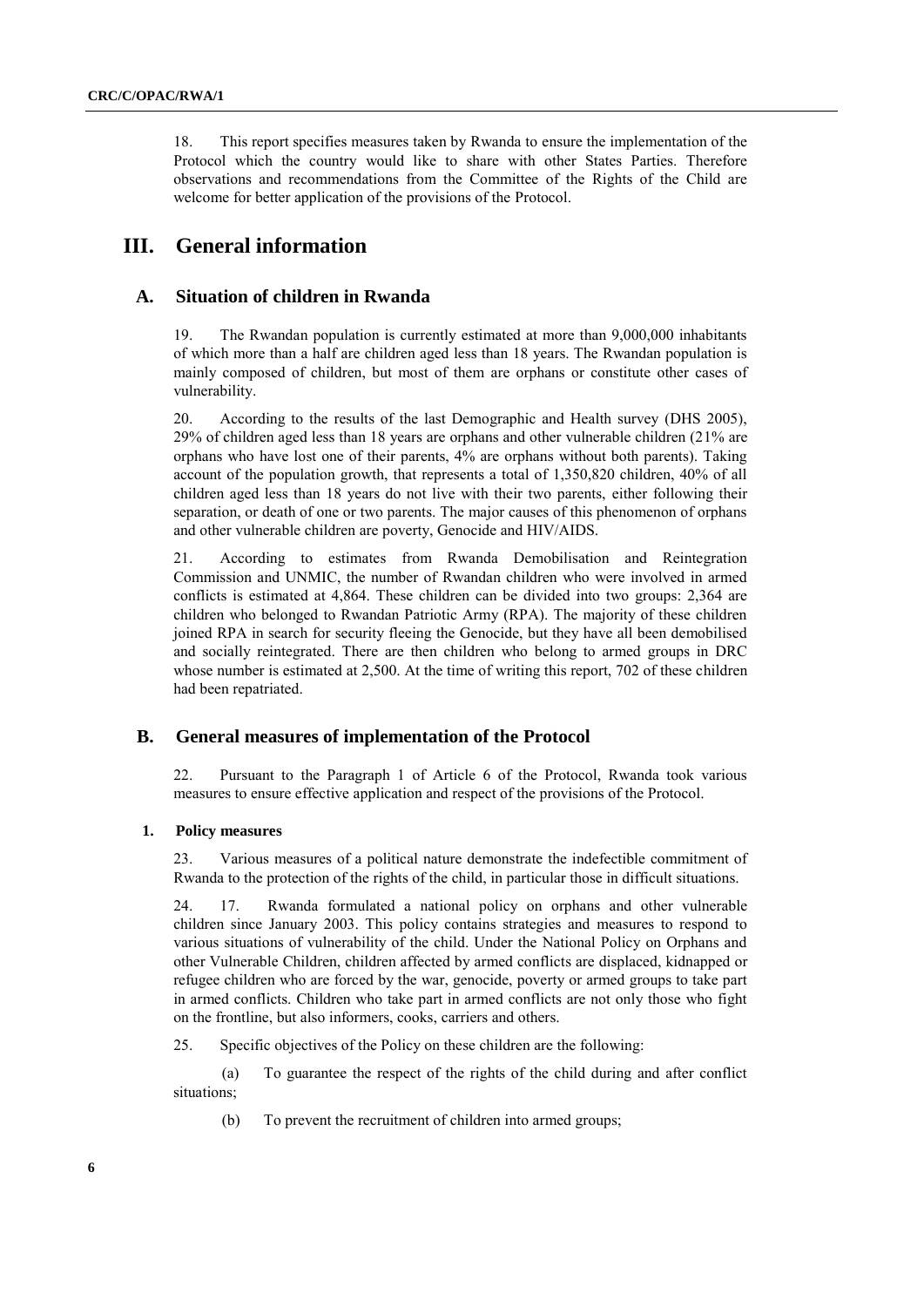- (c) To reintegrate children affected by conflicts into their communities.
- 26. To achieve these objectives, the following strategies are used:
	- (a) To demobilize and reintegrate child soldiers;
	- (b) To establish monitoring mechanisms for reintegrated children;

(c) To promote the culture of peace, reconciliation, tolerance and conflict resolution by negotiation.

27. Rwanda has a Ministerial Department responsible for issues related to children and this is the Ministry in the Office of the Prime Minister in charge of Gender and Family Promotion (MIGEPROF). MIGEPROF has a desk in charge of matters related to children whose assignments are the following:

(a) To ensure that the child occupies a central position in national programmes and projects and to promote maximum synergy of interventions targeting children;

(b) To clarify and inspire policies, planning systems and programmes in favour of the child as well as their implementation in all sectors of the national life and at all levels (family, communities, public institutions and NGOs;

(c) To coordinate actions in favour of the child, to evaluate his situation and the implementation of the CRC.

28. It goes without saying that this implementation also applies to Optional Protocols to the CRC.

29. Rwanda established a commission called "Rwanda Demobilisation and Reintegration Commission" which coordinates activities of rehabilitation and reintegration, in the framework of Rwanda Demobilization and Reintegration Programme. This programme comprises of a special component for children and it is in this framework that they have their own demobilisation camp<sup>2</sup>.

30. It should be stressed that all these measures are in a more general framework major national political orientation instruments in which the investment in the human person, indeed beginning with the child, occupies a central position.

31. Among these tools are the following.

### **(a) The Vision 2020**

32. It is a national orientation policy paper on the future of Rwanda by 2020. The Vision 2020 is based on 6 pillars: National Reconstruction, Efficient Uniting and Mobilising State, Human Resources Development, Land use Development and Basic Infrastructure, Development of entrepreneurship and the Private Sector, Modernization of Agriculture and Animal Resources. The vision 2020 has 4 cross-cutting sectors: Gender, environmental Protection, Sciences and Technologies, including ICT, Regional and International Integration<sup>3</sup>.

33. In its third main objective, which is to promote social cohesion and sustainable human development, the Vision insists on education with the fundamental objective of providing universal primary education and universal secondary education by the year 2010, on health whose key objectives are to reduce infant and maternal mortality by two thirds by 2015.

<sup>2</sup> Muhazi demobilization Camp

<sup>&</sup>lt;sup>3</sup> Rwanda Institute of Administration and Management (RIAM) Induction Programme, August 2005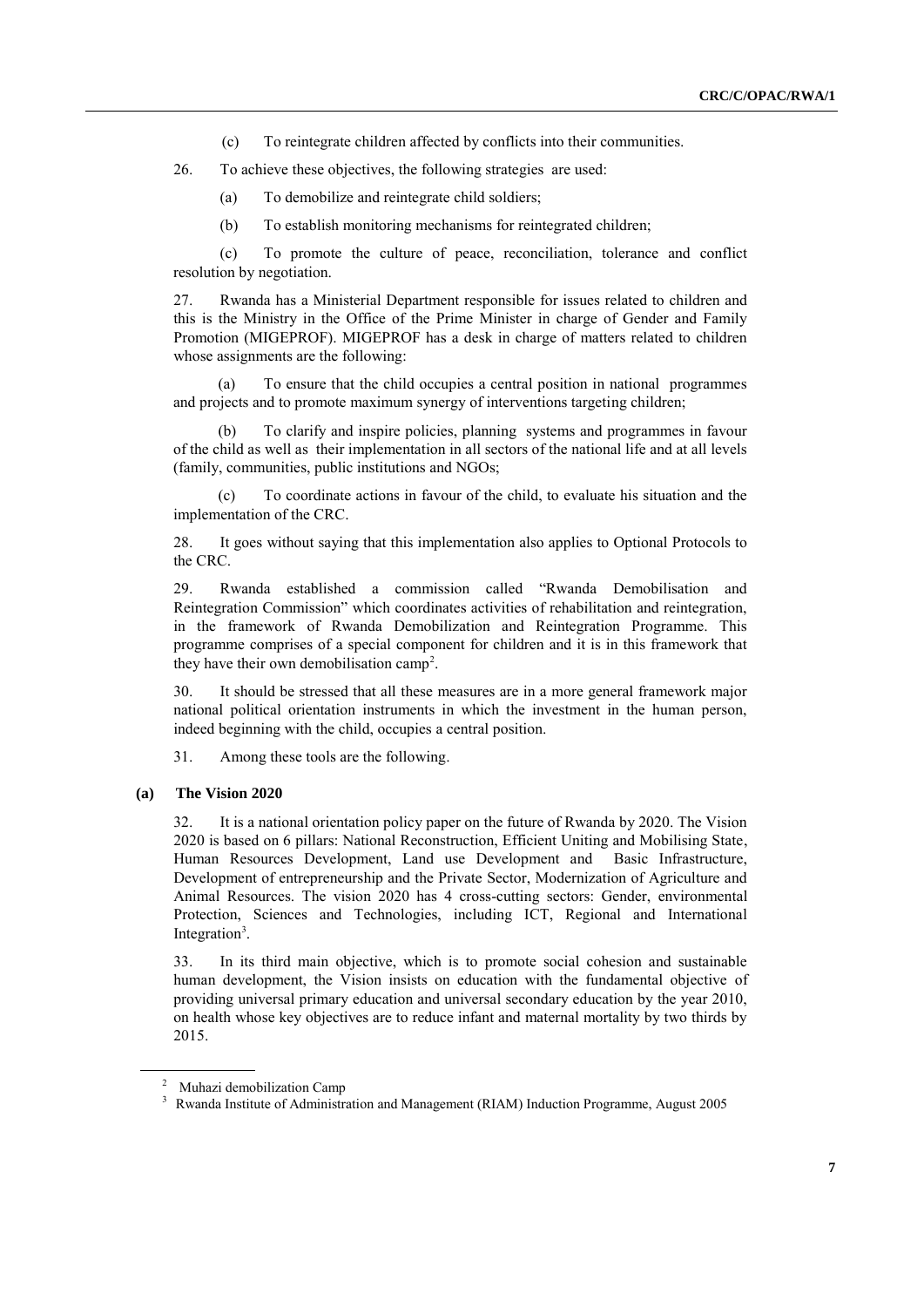### **(b) Economic Development and Poverty Reduction Strategy (EDPRS)**

34. In 2002, the Government of Rwanda adopted a Poverty Reduction Strategy Policy Paper and in 2006 inter-sector reviews were carried out to assess the progress made and to elaborate an Economic Development and Poverty Reduction Strategy. There were twelve working groups and a thematic working group on cross-cutting issues related to children. The work of this group was able to identify problems of children, especially those of orphans and other vulnerable children, which were incorporated in the new policy framework.

### **2. Legislative measures**

35. The area of the protection of the rights of the child is a cross-cutting sector and therefore appears in various texts of the Rwandan legislation.

36. In the Preamble to the 04 June 2003 Constitution of the Republic of Rwanda, the People of Rwanda reaffirm especially their commitment to the Convention on the Rights of the Child of 20 November 1989.

37. Even if it is prior to the ratification of the Protocol, the Law  $N^{\circ}$  27/2001 of 28 April 2001 on the rights and the Protection of Children against Violence is a special law on the matter. Article 19 prohibits military service for children aged below eighteen years.

38. The Law N° 19/2002 of 17 May 2002 establishing Rwanda Defence Forces, in its Article 3, provides that Rwanda Defence Forces are open to any voluntary Rwandan citizen, who meets conditions determined by Specific statutes governing Rwanda Defence Forces, without any discrimination. Pursuant to this law, the Presidential Decree  $N^{\circ}$  72/01 of 08 July 2002 on general statutes governing the Army sets the minimum age to be recruited into Rwanda Defence Forces (RDF) at 18 years (Article 5).

39. The Law N°25/2004 of 19 November 2004 on the Creation, Organization and Functioning of the local service in charge of maintenance of security "Local Defence", in its Article 9, specifies that the person selected (by the Cell Council as stipulated in Article 8 of the same law) to be member of the "Local Defence" must be at least eighteen (18) years old.

40. The Presidential Decree No 155/01 of the 31st of December 2002 on the General Statute governing the National Police. In its Article 5 this Decree specifies that to be enrolled in the National Police, a person must be aged eighteen (18) years minimum.

# **C. Factors and difficulties that hinder the fulfilment of obligations provided for in the Protocol**

41. The implementation of the Protocol is faced with constraints of which the major one is the low rate of the repatriation of Rwandan children enrolled in armed groups operating in RDC. This low rate of repatriation is due to the fact that the armed groups keep children in their ranks and prevent them from being disarmed, demobilized and repatriated and from eventually being reintegrated into the civilian life. Out of 2500 children that are estimated to belong to armed groups in DRC, only 702 have been repatriated<sup>4</sup>. At the time writing the present report, 661 children had been reintegrated in their families or in foster families while Muhazi Centre hosts 41 children.

<sup>&</sup>lt;sup>4</sup> Figures provided by the Rwanda Demobilisation and Reintegration Commission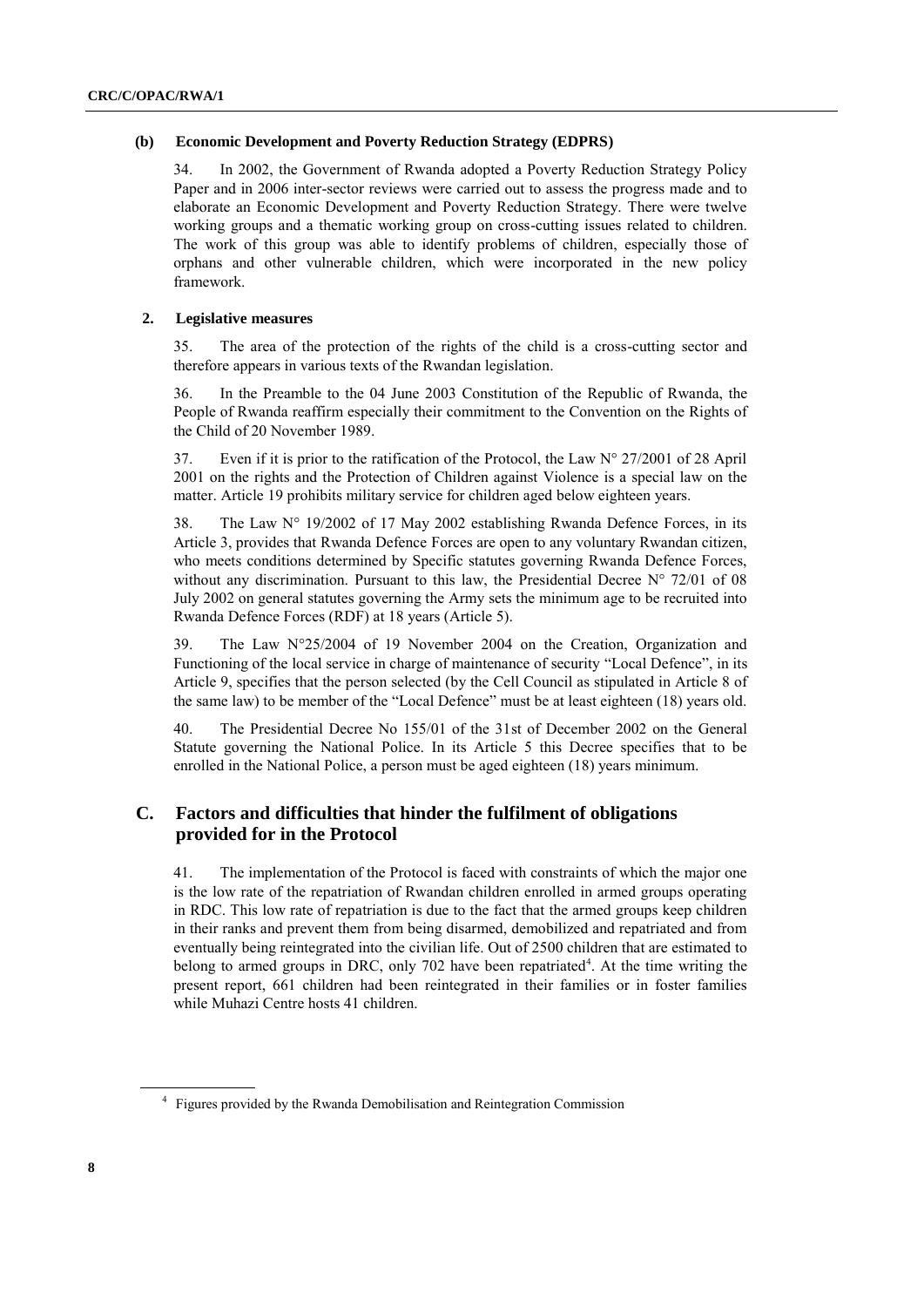# **D. Conformity of the implementation of the Optional Protocol to general principles of the Convention on the Rights of the Child, namely the nondiscrimination, supreme interests of the child, the right to life, survival and development and the respect of opinions of the child**

42. With regard to the conformity of the implementation of the Optional Protocol to the general principles of the Convention of the Rights of the Child, the following should be noted.

### **1. Non-discrimination**

43. Concerning the non-discrimination, Article 11 of the Constitution specifies that:

"All Rwandans are born and remain free and equal in rights and duties.

Discrimination of whatever kind based on, inter alia, ethnic origin, tribe, clan, colour, sex, region, social origin, religion or faith, opinion, economic status, culture, language, social status, physical or mental disability or any other form of discrimination is prohibited and punishable by law."

44. All national legal instruments conform to this constitutional principle. The Law  $N^{\circ}$ 27/2001 on the Rights and Protection of the child against violence is one of those laws and does not make any discrimination among rights and obligations that it stipulates with regard to children and this applies to penal acts.

45. In practice, no discrimination is made among beneficiaries of rehabilitation and social reintegration measures and apart from the fact that there are very few girls who return according to official procedures, the facilities were however provided for them at the demobilisation camp (separate dormitories and toilet amenities from those of boys, a female social worker).

### **2. The Supreme Interest of the Child**

46. In general, the Constitution which, in its Preamble, refers to the Convention on the Rights of the Child contains provisions that reflect the principle of supreme interests of the child. Article 27 provides that "both parents have the right and duty to bring up their children. The State shall put in place appropriate legislation and institutions for the protection of the family and of the mother and the child in particular, in order to ensure that the family flourishes".

47. As for Article 28, it specifies that "every child is entitled to special measures of protection by his or her family, society and the State that are necessary, depending on the status of the child, under national and international law".

48. Still in connection with superior interests of the child, Subparagraph 1 of Article 9 of the Law  $N^{\circ}$  27/2001 in terms of which superior interests of the child must be taken into account as a priority in all decisions related to it is very eloquent on this subject.

49. Other texts contain provisions that demonstrate the importance attached to the principle of superior interests of the child and it is necessary to mention the following legal instruments<sup>5</sup>:

<sup>&</sup>lt;sup>5</sup> These texts were enacted after the 4 July 2003 Constitution, relevant provisions are derived from the Heading "National Legal review and Amendments made"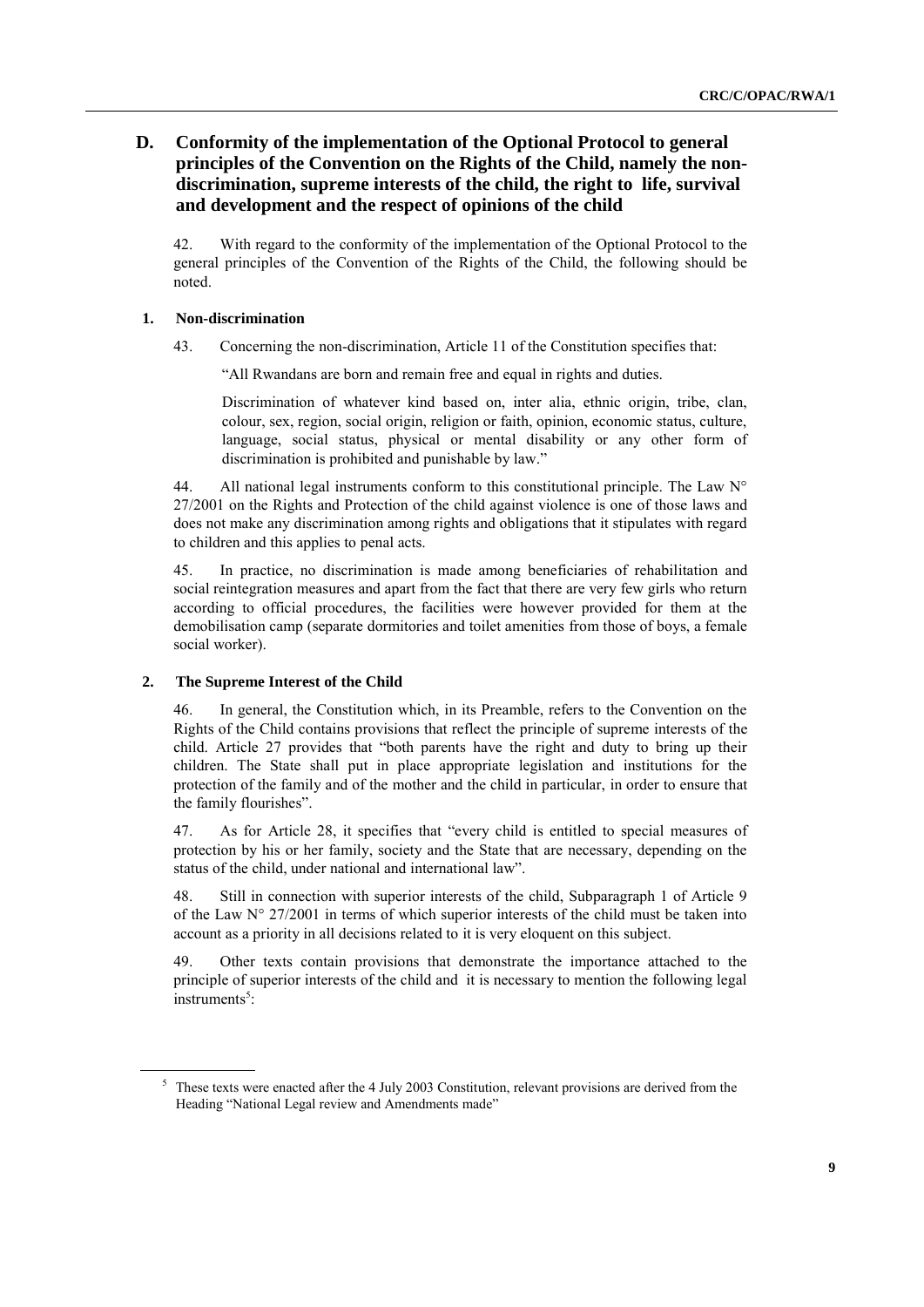(a) The Organic Law N° 29/2004 of the 03 December 2004 on Rwandan citizenship (Articles 1,2,4,6,11,12,23);

(b) The Law N°07/2004 of 25/04/2004 on the Code governing Judiciary Organisation, Administration and Competence as it was amended and completed by the Organic Law N°14/2006 of 22 March 2006 (Articles 74 and 75);

(c) The Law No  $13/2004^6$  of 17 May 2004 governing the Criminal Code (Articles 180 to 1920);

(d) The Law N°38/2006 of 25 September 2006 governing Organization and Administration of the National Prisons Services (24, 25, 51).

50. Rwanda set up a framework where children express themselves and it is evident that they are themselves conscious of this principle. This is evidenced by the following recommendations to their Third National children Summit of the 31 July 2007:

(a) To protect children whose mothers are detained in prisons (to get them an appropriate and complete diet, and to expedite the trials of their mother's cases;

(b) To establish committees at the level of grassroots authorities, from the village (umudugudu), responsible for the fighting against the worst forms of child labour;

(c) To take drastic measures against people who employ children in the worst forms of labour;

(d) No child in primary or lower secondary school shall be chased from school for lack of school fees;

(e) To impose severe punishments on any parent who prevents his/her child from going to school;

(f) To accelerate the enactment of a law punishing parents who lure children to prostitution or premature marriage.

#### **3. Right to Life, Survival and Development**

51. Concerning the right to life, Article 12 of the Constitution specifies that"

"Every person has the right to life. No person shall be arbitrarily deprived of life".

This principle was specifically stressed for the sake of children in Article 4 of the Law  $N^{\circ}$ 27/2001.

52. Other legal texts testify to the respect of this paramount principle, in particular the Penal Code and the Law N° 27/2001 of 28 April 2001 on the Rights and Protection of the Child which provide for and punish abortion, except in case of therapeutic abortion.

53. Rwanda abolished capital punishment<sup>7</sup> and it should be noted that even before the adoption of this measure, capital punishment was not rendered against persons aged less than 18 years because Article 77 of the Penal Code exempted minors from capital punishment. The results of this provision was that when a person aged between 14 years and 18 years at the time of offence was liable to the death penalty or to life imprisonment,

<sup>6</sup> This law was amended and completed by the Law No 20/2006 but no amendment or completion was made on articles in relation with the prosecution of minors.

<sup>7</sup> In Rwanda, capital punishment was abolished by the Organic law No 24/2007 of 27 June 2007 on the Abolition of Death Sentence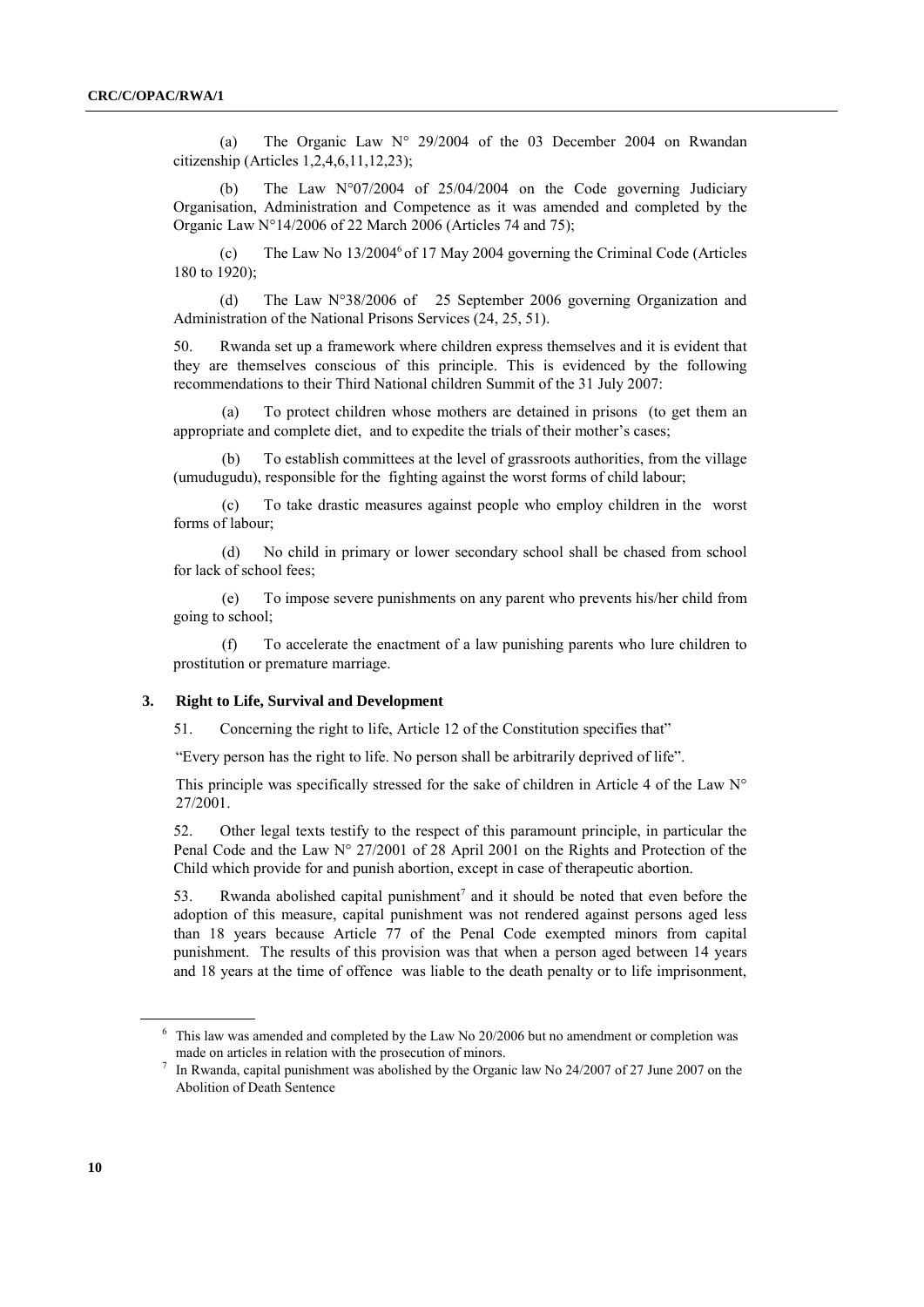his/her sentence was commuted to 20 years in prison. In addition, the Penal Code of Rwanda prohibited the execution of an expectant mother before delivery (Article 31).

54. The right to life also was one of the major concerns of the 2007 National Child Summit because among the recommendations adopted by the Summit was the creation of committees at the level of grassroots authorities from the village (umudugudu), responsible for prosecuting/monitor cases of abortion and perpetrators of various forms of violence against children, who were supposed to be heavily punished.

55. In the area of the right to survival and development of the child, the Law  $N^{\circ}$  42/1988 of 27 October 1988 instituting Preliminary Book and Book One of the Rwandan Civil Code obliges parents to cater for and educate their children and provides for fostering as a protection mechanism of the rights of the child who have lost their parents. Several strategies in areas of health, HIV/AIDS control, education and the protection of the child were adopted since 2003. The implementation of the strategy of Integrated care of childhood diseases (PMTCT) which, applied both at the level of health facilities and at the family and community level, have enabled the reduction of morbidity and mortality due to malaria, acute respiratory infections, diarrhoea and malnutrition.

#### **4. The Respect of Opinions of the Child**

56. The respect of opinions of the child is also provided for, in general, by the Constitution which provides for freedom of opinion in Article 33. This freedom is still incarnated by Article 9 of the Law  $N^{\circ}$  27/2001 which provides that "the child has right to freely express its opinion on any issue of its interest. The child must be heard, either directly or via his representative, in any legal or administrative procedure interesting it".

57. This freedom of opinion does not stop at the level of its inclusion in legal texts; it is translated in action since children freely express their opinions which are taken into account in decision making. The most eloquent example is in connection with National Children Summits during which children who represent their peers participate to discuss and express opinions and make recommendations to the Government as for the respect of their rights.

58. One of the recommendations of the first National Children Summit which was held in April 2004 is the annual organization of summits. In accordance with this recommendation, National Summits have been regularly held each year since 2006<sup>8</sup>.

59. The 2006 National Children Summit was used to stimulate the participation and expression of children during the elaboration of 2008-2012 EDPRS. The views and the contribution of children were reflected in the final EDPRS policy document.

60. The National Children Commission whose establishment is imminent was the idea of children themselves who expressed to the President of the Republic the wish to set up such a commission, following the example of other commissions endowed with specific missions of the national life. This idea was expressed for the first time during the First National children Summit held in April 2004, but the children reiterated it during the Second Summit in January 2006. The draft of the Organic Law on the Creation, Organization and Administration of the National Children Commission has been completed and is waiting for its adoption by the Cabinet before it is submitted to the Parliament.

61. The Committee of the Rights of the Child during the examination of the initial report of Rwanda on the implementation of the Convention on the Rights of the Child, noted, in its observation  $N^{\circ}$  27, that because of traditional attitudes, the respect of opinions of the

<sup>&</sup>lt;sup>8</sup> The Second Children Summit was supposed to be held in 2005 but it could not take place as it coincided with other programmes planned at the national level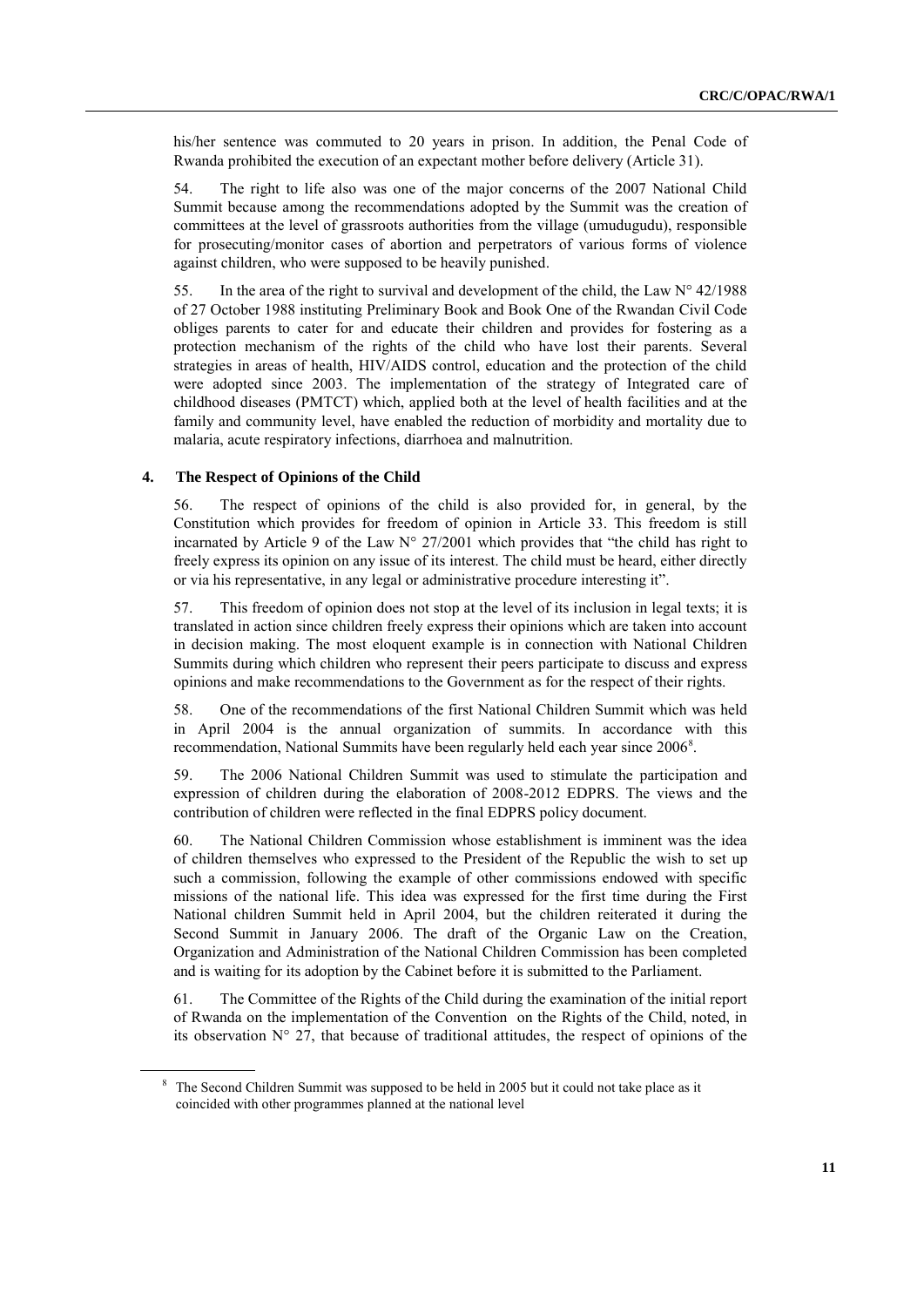child is still limited within the family and at school. Even if this observation was true at the time of the examination of the report, it will be stressed that significant changes have taken place and continue to do so. In this framework, during interviews carried out by a team of consultants working on the drafting of Rwanda third and fourth periodic reports on the implementation of the Convention on the Rights of the Child, children affirmed that they usually had right of opinion in family decisions<sup>9</sup>.

62. Still in the framework of the respect of opinions of the child and following the wish of children during their 2007 National Summit, schools and public places have suggestion boxes. In the schools, children can express their ideas in writing and deposit their paper in suggestion boxes. After some time, pieces of paper are collected and expressed ideas discussed during meetings that bring together children and school authorities.

63. The application of the Protocol for Rwanda concerns especially social reintegration of ex- child soldiers since the country is in the phase of military demobilisation and promulgation of laws that prohibit recruitment of children in armed forces. During the procedure of social reintegration, opinions of the children are taken into account in all decisions concerning them and this also applies to the search of the family of the child or another foster family as well as in making the decision on the activity which the child will carry out to facilitate social reintegration.

### **E. Process of writing the report, role played by public or nongovernmental organizations in the drafting and diffusion of the text**

64. This report was written in consultation with all partners involved in the protection of the rights of the child. Various government institutions and nongovernmental organisations intervened by providing data and information as well as through the participation in validation sessions. These institutions are:

(a) Office of the Prime Minister;

(b) Ministerial Departments: MIGEPROF, MINADEF, MIFOTRA, MINIJUST, MINEDUC, MINALOC, MINAFFET, MINISANTE;

- (c) Rwanda national Police;
- (d) Rwandan Demobilisation and Reintegration Commission;
- (e) National Human rights Commission;
- (f) National Youth Council;
- (g) National Council of Women;
- (h) UNICEF;
- (i) UNDP;
- (j) World Bank;
- (k) UNMIC;
- (l) Save the Children UK;
- (m) International Committee of the Red Cross (ICRC);

<sup>&</sup>lt;sup>9</sup> These interviews were carried out in April 2005 and the results were used in the writing of the Third and Fourth country Report on the Implementation of the Convention on the Rights of the Child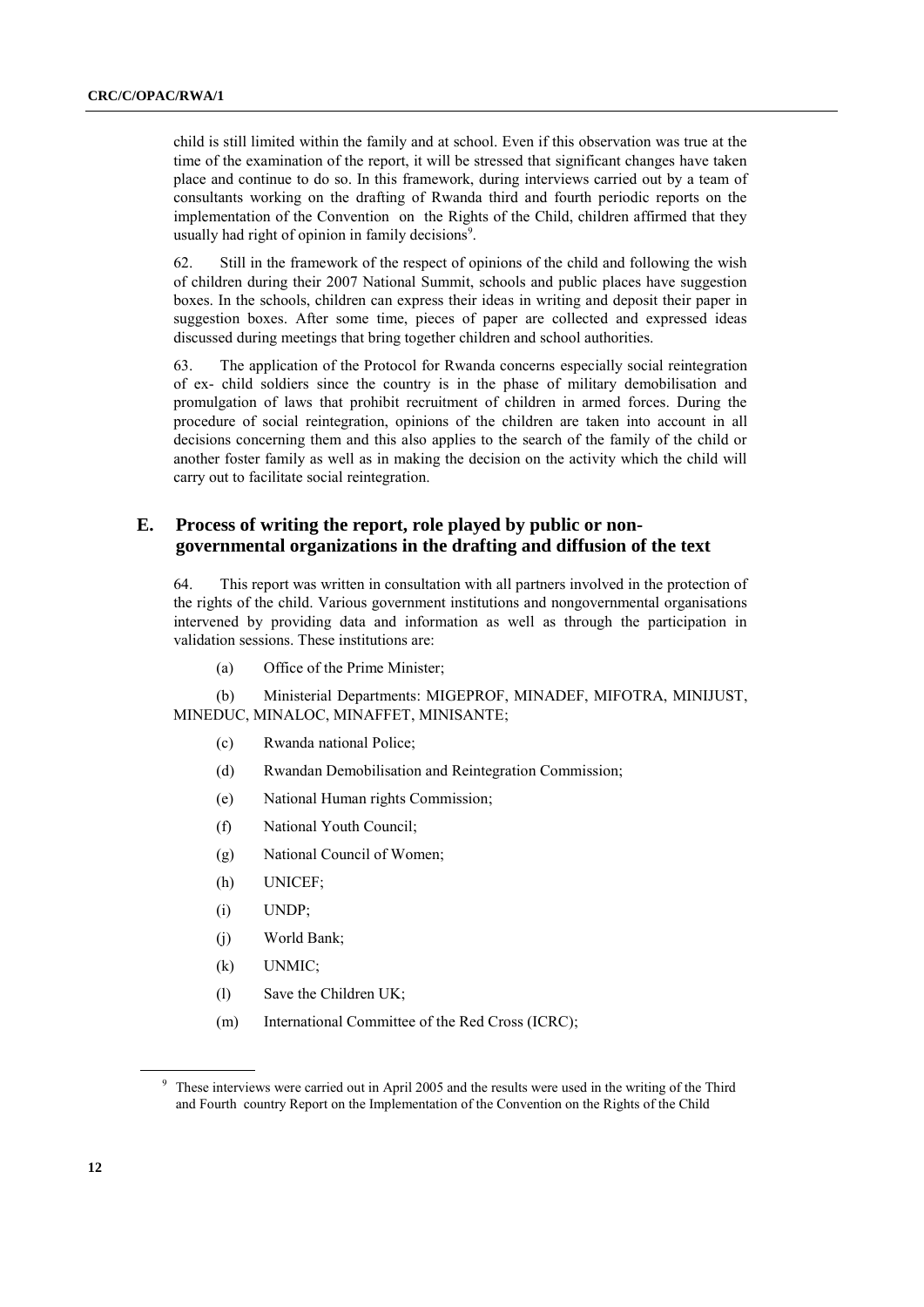- (n) Rwanda Red Cross (RRC);
- (o) World Vision;
- (p) National Unity and Reconciliation Commission;

(q) National NGOs such as HAGURUKA<sup>10</sup>, Pro Femmes Twese Hamwe (Umbrella of associations that defend women's rights) and RUYAAC.

65. As for the drafting of the report itself, the first stage consisted in collecting data, information and inputs required, under the supervision of MIGEPROF. These data, information and inputs were used for the writing of the draft report. This draft was subjected to a validation seminar that brought together various stakeholders and partners involved in the protection of the rights of the child (see list mentioned above). This validation seminar made observations and recommendations which were integrated in the draft. The document was then examined by the Cabinet Ministers before its forwarding to the Committee of the Rights of the Child.

# **F. Reference date used to determine if a person is above or below the age limit (for example, the date of birth of the person concerned or the first day of the year in which the interested person attains this age limit)**

66. In the past, the officer in charge of civil registration recorded the year of birth because birth declarations were often made long after the event and therefore the person declaring birth could not remember the exact day and month of birth. It is to say that the reference date to determine if a person is above or below the age limit is generally the first day of the year in which the interested person attains this age limit. However, this way of calculating is gradually being replaced by another more specific method that refers to the day, month and year of birth because parents are more and more sensitised to have their children registered in official civil registry.

67. The obligation to register births stems from the law which also punishes those who do not comply. in this framework, the Law N°14/2008 of 04 June 2008 on Civil registration of the Population and the Delivery of the National Identity Card stipulates in its Article 8 Paragraph 1 that: "Every person is responsible to declare the birth of her/his child within a time not exceeding (30) thirty days from the date of birth… ". The last paragraph of this Article 8 provides that "the guardian or foster parent is responsible to declare the birth of children under their guardianship within a time not exceeding (30) thirty days as from the day they acquired the guardianship".

68. As for punishments, Article 12 provides for prison sentence of one (1) to seven (7) days and of a fine of Five Thousand Rwandan Francs (5,000 RWFS) to Fifty Thousand Rwandan Francs (50,000 RWFS) or one of these punishments only against any person who does not respect the obligations stipulated in the terms of Article 8 mentioned above.

69. It should finally be noted that death and birth registration which was carried out by the Districts has been done at the level of Sectors since the beginning of the year 2006. At each administrative sector, a professional in charge of civil registration was recruited, to support and facilitate services in charge of civil registration. Therefore, birth and death registers are kept by this officer of the Sector. Without doubt, this decentralization will also

<sup>&</sup>lt;sup>10</sup> HAGURUKA which is specialized in the protection of the rights of women and the child is also a member of the umbrella Pro Femmes TWESE HAMWE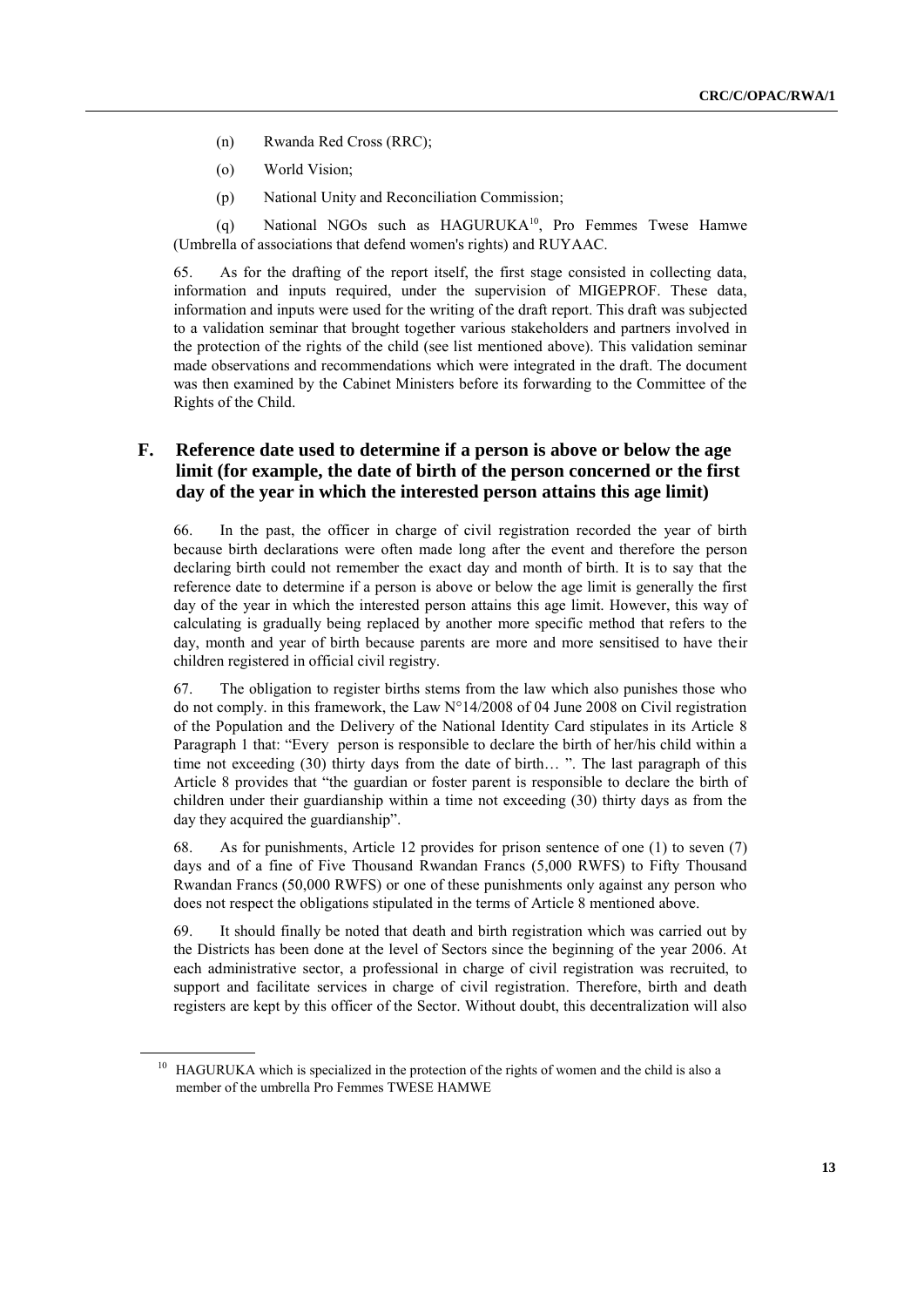facilitate birth and death declarations because it reduces long distances that used to decoupage the majority of the population from travelling to District Headquarters.

# **IV. Specific measures of implementation of the Protocol**

# **Article 1: Measures taken, in particular legislative, administrative measures or otherwise, to ensure that members of the armed forces who have not attained the age of 18 years do not take a direct part in conflicts**

70. It should be recalled that the Presidential Decree  $N^{\circ}$  72/01 of 08 July 2002 governing the General statutes of Armed Forces sets the minimum age of recruitment into Rwanda Defence Forces at the age of 18 years (Article 5) and that the Law N° 27/2001 on the Rights and Protection of the child against violence prohibits military service for children aged less than eighteen years (Article 19). This constitutes the principal and ultimate measure because if children cannot be enrolled in RDF, they will not be able to take part, even indirectly, in conflicts.

### **1. The sense of the concept of "direct participation" in the legislation and in practice in Rwanda**

71. As it has just been specified above, the Rwandan legislation prohibits military service for children (Presidential Decree N° 72/01 and Law N° 27/2001 mentioned above). The concept of "direct participation" of the children in armed conflicts therefore does not apply to the legislation and practice in Rwanda.

72. However, concerning demobilisation and reintegration of Rwandan ex-childsoldiers, the fact of involvement is not limited to children who took direct part in conflicts and, on inspiration of the 1997 cape Town Principles and Best Practices, it included those which carry out other activities, in particular cooks, carriers, messengers, those who accompany groups without necessarily being members of their families as well as girls recruited for sexual purposes or forced marriages.

### **2. Measures taken to prevent that a member of the armed forces who has not attained the age of 18 years is deployed or maintained in a region where conflicts area taking place, and obstacles met in the application of these measures;**

73. The major measure is the non recruitment of persons aged less than eighteen years in Rwanda Defence Forces, as it was stipulated by the Presidential Decree  $N^{\circ}72/01$  of 08 July 2002 on the General Statutes governing armed forces and the Law N° 27/2001 on the Rights and Protection of the child against violence. Other measures in this area would therefore be irrelevant. Beyond the national territory, Rwandan children involved in armed conflicts in neighbouring countries, in particular in DRC, have been disarmed and demobilised and are hence repatriated to be reintegrated into the society. The Government uses intensive diplomatic measures both at the national level and international level so that children held hostages are identified and repatriated

### **3. Members of armed forces aged less than 18 years who were made prisoners though they did not take a direct part in conflicts**

74. Such data do not exist for the case of Rwanda because the country is not at war and even in time of war, there would not be members of Rwanda Armed Forces aged less than 18 years that would be made prisoners even though they would not have participated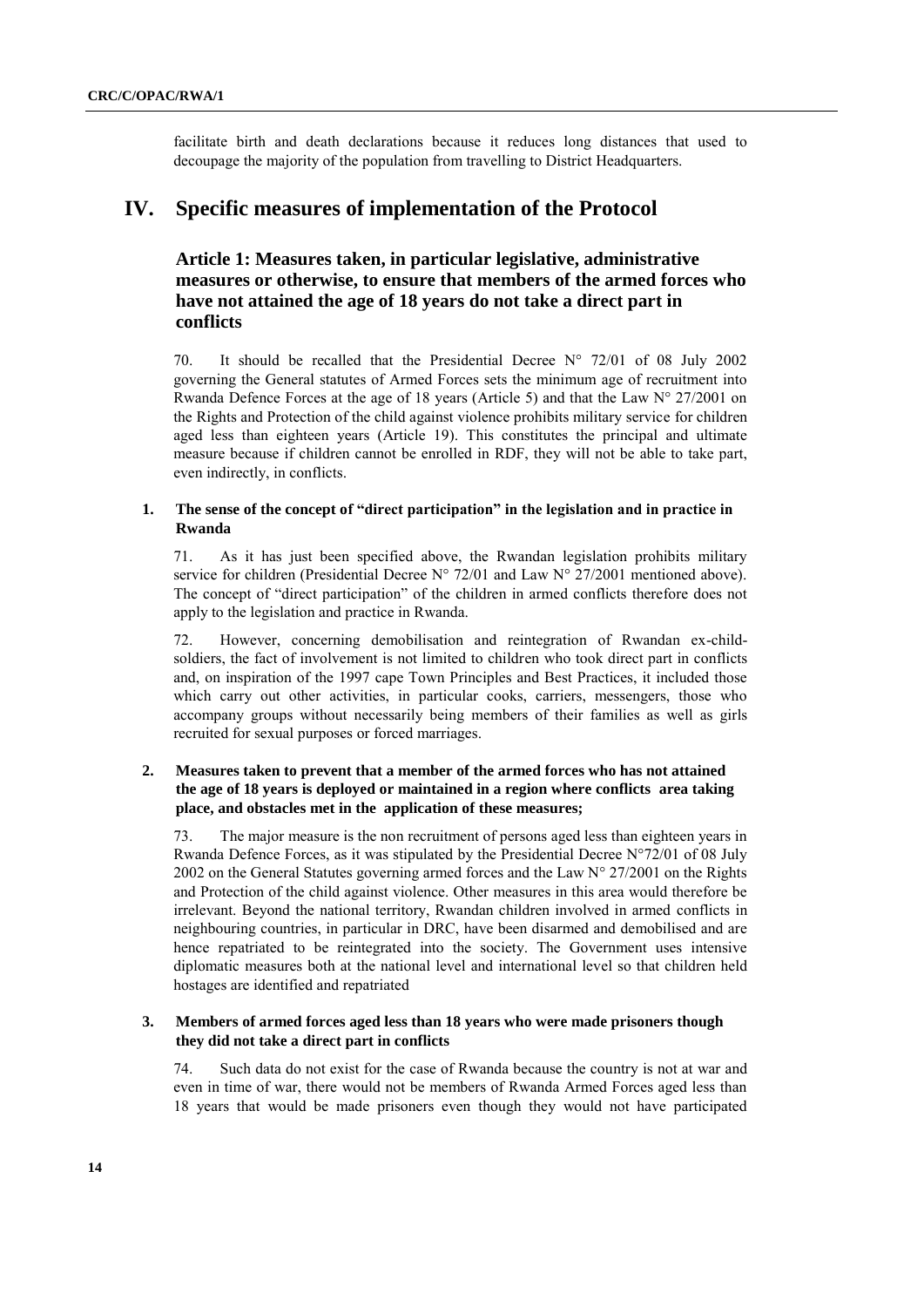directly in armed conflicts since the Rwandan legislation prohibits the recruitment of children aged less than eighteen years. There are Rwandan children kept by armed groups in DRC, but considerable efforts are being deployed for their repatriation.

# **Article 2: Measures taken, in particular legislative, administrative measures, or otherwise, to ensure that persons who have not attained the age of 18 years are not subject to compulsory recruitment in armed forces**

75. Article 37 of the 04 June 2003 Constitution specifies that "Every person has the right to free choice of employment. Persons with the same competence and ability have a right to equal pay for equal work without discrimination". Compulsory recruitment in armed forces would be a violation of this constitutional principle which is in addition reiterated in Article 3 of the Law N° 19/2002 of 17 May 2002 establishing Rwanda Defence Forces: They (Rwanda Defence Forces) are open to any voluntary Rwandan citizen, meeting conditions determined by Specific statutes governing the Rwandan Defence Forces, without any discrimination. Pursuant to this law, the Presidential Decree N°72/01 of 08 July 2002 on the General Statutes governing the army specifies, among others conditions to be fulfilled, that recruitment in Rwanda Defence Forces must be voluntary (Article 5).

76. Article 19 of the Law N° 27/2001 of 28 April 2001 on the Rights and Protection of children against violence prohibits military service for the children aged less than eighteen years.

77. The Law No 13/2009 of 27th May 2009 regulating Labour in Rwanda, in its Article 8 prohibits forced Labour.

78. If the spirit of all these texts is against voluntary recruitment of persons aged less than eighteen years, it goes without saying that compulsory recruitment is a fortiori prohibited for these same people.

79. Since compulsory recruitment is not practised in the country, the paragraphs a, b. c. and d below are not applicable to Rwanda; i.e.:

(a) The process of compulsory recruitment (i.e. from the time of enrolment up to physical incorporation in armed forces), the minimum age fixed for each stage and specific time of the process by which recruits become members of armed forces;

(b) Necessary documents deemed reliable to verify the age, before the admission to compulsory military service (birth certificate, declaration under oath, etc);

(c) Legal provisions authorising lowering the age for the recruitment in exceptional circumstances. Information on the limit up to which the recruitment age may be lowered: procedure and conditions specifying this change;

(d) The minimum age for recruitment set for compulsory military service.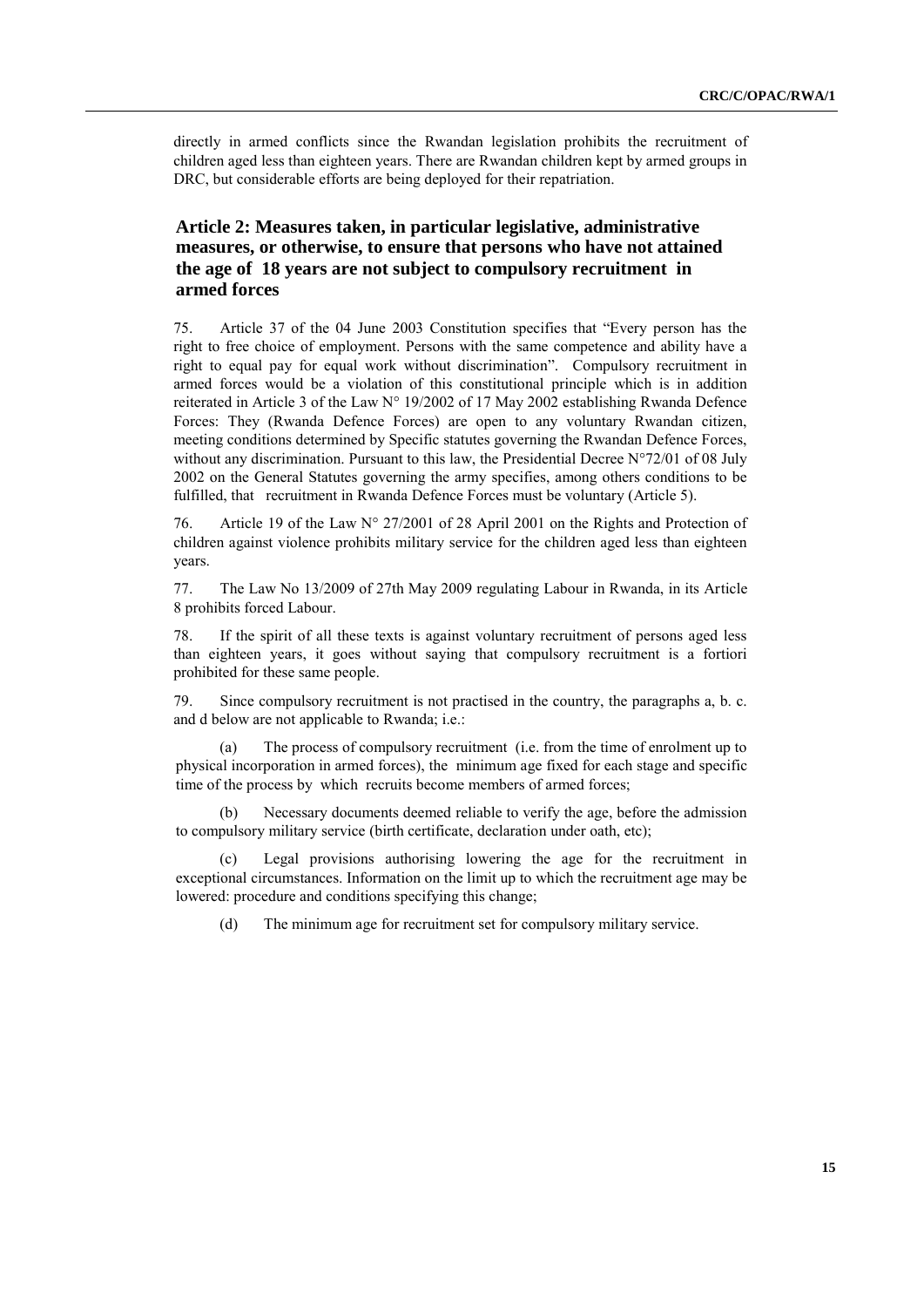### **Article 3**

### **1. Paragraph 1**

### **(a) The minimum age set for voluntary recruitment in armed forces, in accordance with the provisions of the declaration deposited during the ratification of the Protocol or the accession to this instrument or any modification which has occurred thereafter**

80. Article 5 of the Presidential Decree N°72/01 of 08 July 2002 on the General Statutes governing the army specifies 9 conditions to be fulfilled to be admitted in Rwanda Defence Forces; namely:

- (a) To be of Rwandan nationality;
- (b) To be voluntary;
- (c) To be physically fit;
- (d) To be at least 18 years old;
- (e) Not having been sentenced to imprisonment equal or longer than six months;
- (f) To be holder of a certificate of studies corresponding to the category of recruitment;
	- (g) To be in order with the legislation on the national service;
	- (h) To have passed recruitment tests;
	- (i) To be of good behaviour.

81. If reference is made to Article 19 of the Law N° 27/2001 on the Rights and Protection of the Child against Violence, a person must be eighteen years old to be able to give his/her consent for voluntary recruitment in armed forces. These texts are therefore concordant as for the minimum age for voluntary recruitment in armed forces which is 18 years.

82. It should be stressed here that Rwanda took serious note and followed up the application of the recommendation  $N^{\circ}$  63 of the Committee of the Rights of the Child during the examination of the initial country report on the Convention of the Rights of the Child. The Committee hailed the Law N°. 27/2001 on the Rights and Protection of children against all forms of mistreatment and prohibiting any military service for children aged less than 18 years (Article 19). However, The Committee was still very concerned because this law did not apply to Local Defence Force (LDF). The Committee therefore recommended to the State Party to take all necessary measures to make sure that children aged less than 18 years are not recruited into LDF or of any other armed group operating on her territory;

83. Therefore following this recommendation, the Law  $N^{\circ}25/2004$  of 19 November 2004 on the Creation, Organization and Functioning of Local Service responsible for assisting in the maintenance of security "Local Defence" stipulates in its Article 9 that a person selected<sup>11</sup> to be member of the "Local Defence" must:

- (a) Be of Rwandan nationality;
- (b) Be a person of integrity;
- (c) Be eighteen (18) years old;

 $11$  By the Cell Council as was provided for in Article 18 of the same law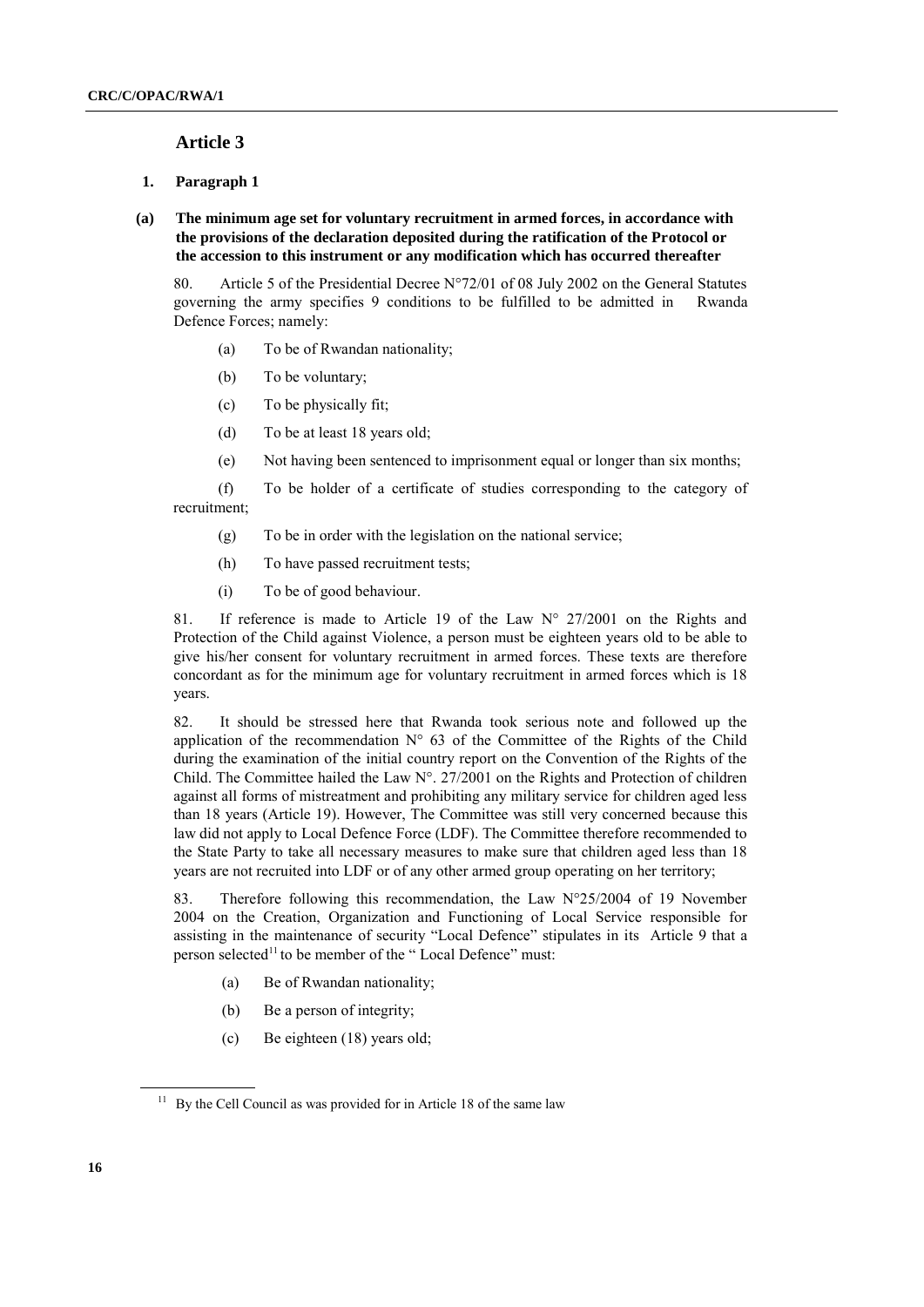- (d) To be known by residents of the cell and to be a resident of that cell;
- (e) To have the capacity and willingness to carry out such duties.

84. Be known by inhabitants of the Cell and be resident of s governing the National Police Force, a candidate who wishes to be admitted in the National Police Force must in addition "be at least 18 years old and 25 years maximum".

#### **(b) Detailed data on children aged less than 18 years who were voluntarily recruited in the national armed forces**

85. Such data could not exist since from previous explanations, it was specified that the national legislation prohibits recruitment, even voluntary, of any person aged less than eighteen years.

**(c) In accordance with Paragraph 3 of Article 38 of the Convention on the Rights of the Child, measures taken to guarantee that in recruiting among those persons who have attained the age of eighteen years but who have not attained the age of eighteen years, priority is given to those who are the oldest; information on special protection measures adopted in favour of recruits of aged less than 18 years.**

86. Non-existent for the same reasons as in subsection 2.

#### **2. Paragraphs 2 and 4**

**(a) Discussions which took place in the State party before the adoption of the prohibiting declaration and people who took part in this debate;** 

87. There were no discussions since there was no prohibiting declaration setting the minimum age for recruitment into armed forces at lowers than eighteen years of age.

**(b) Organized Debates, initiatives taken or campaigns carried out at the national level (or regional, local levels, etc) with the objective of reinforcing the declaration if the latter sets the minimum age lower than 18 years.** 

88. Idem as in (a).

### **3. Paragraph 3: Information on the application of minimal guarantees provided for voluntary recruitment**

89. As stipulated in Article 3 of the Law N° 19/2002 of 17 May 2002 establishing Rwanda Defence Forces, the forces are open to any voluntary Rwandan citizen, meeting conditions determined by Specific statutes governing Rwanda Defence Forces, without any discrimination whatsoever. The Presidential Decree N°72/01 of 08 July 2002 on the General Statutes governing the army specifies among other conditions that for a person to be eligible for recruitment in Rwanda Defence Forces, he/she "must be at least 18 years old". Voluntary recruitment for persons aged less than eighteen years does not exist in Rwanda and therefore the following points are not applicable in the country; namely:

(a) The procedure to be followed for this type of recruitment since the declaration of voluntary intention until physical incorporation in armed forces;

Medical examinations volunteers must undergo before recruitment:

(b) The documents required to verify the age of volunteers (birth certificates, declarations under oath (Affidavit), etc);

It should however be noted that to verify the age, reference is made to records from the civil registration of applicants, especially the birth certificate as provided for in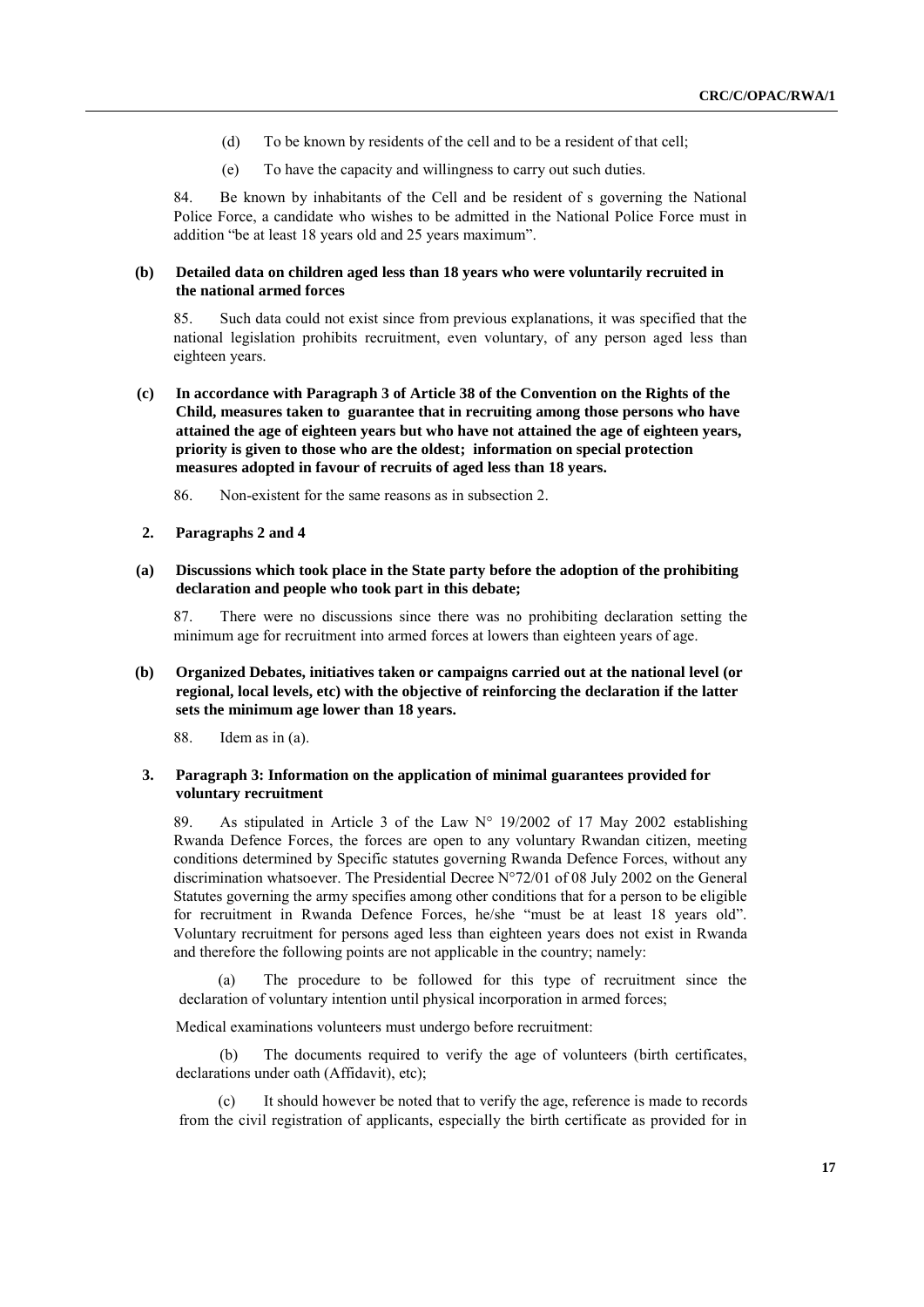Article 101 of Book One of the Civil Code. Article 11 of the Law N°14/2008 of 04 June 2008 on Civil Registration of the Population and the delivery of the identity card stipulates that "possession and carrying the identity card are compulsory, for every Rwandan aged sixteen (16) years, inclusive… ". On the basis of all these documents, it is possible to verify the age of applicants and of course, to refuse access to those who have not attained the age of eighteen years;

(d) Information which is communicated to volunteers, as well as to their parents or their legal guardian, that they have the right to make their own opinion and be fully informed of duties attached to military service;

(e) Effective minimum duration of the service and conditions of early release; the application of military justice or discipline to recruits aged less than 18 years and detailed data on the number of recruits subjected to legal procedures or under detention; minimal and maximum punishments provided for in the event of desertion;

The incentive measures used by national armed forces to attract volunteers (scholarships, publicity, meetings in schools, games, etc).

### **4. Paragraph 5**

### **(a) The minimum age of admission in schools under the administration or supervision by armed forces**

90. In Rwanda, there are no schools under the administration or supervision of armed forces, except military academies. This is why this paragraph (a), as well as the following points (b), (c), (d) and (e) are not applicable in the country, i.e.:

- **(b) Detailed data on schools placed under the administration or control of armed forces, in particular their number, the type of training they offer and the fraction of general education and military training in their programmes, the duration of education or training, teaching personnel and soldiers who take part in this training, installations available, etc**
- **(c) The inclusion in school programmes subjects on human rights and humanitarian principles, in particular in areas related to the implementation of the rights of the child**
- **(d) Detailed data on students who attend these schools, their military status in the event of mobilization or of armed conflict, real needs at the military level or any other emergency situation, their right to leave these schools any time and not to continue the military career**
- **(e) Measures taken to guarantee that school discipline is applied in a manner that does not infringe on the human dignity of the child and any existing mechanism of appeal, in case of child abuse**

### **Article 4**

### **Armed groups operating on the territory of the State Party or from this territory or using of this territory as a refuge**

91. There are no armed groups operating in Rwanda, there is not either which operate from Rwanda or make use of the national territory like refuge. This is why the following points are not applicable, namely: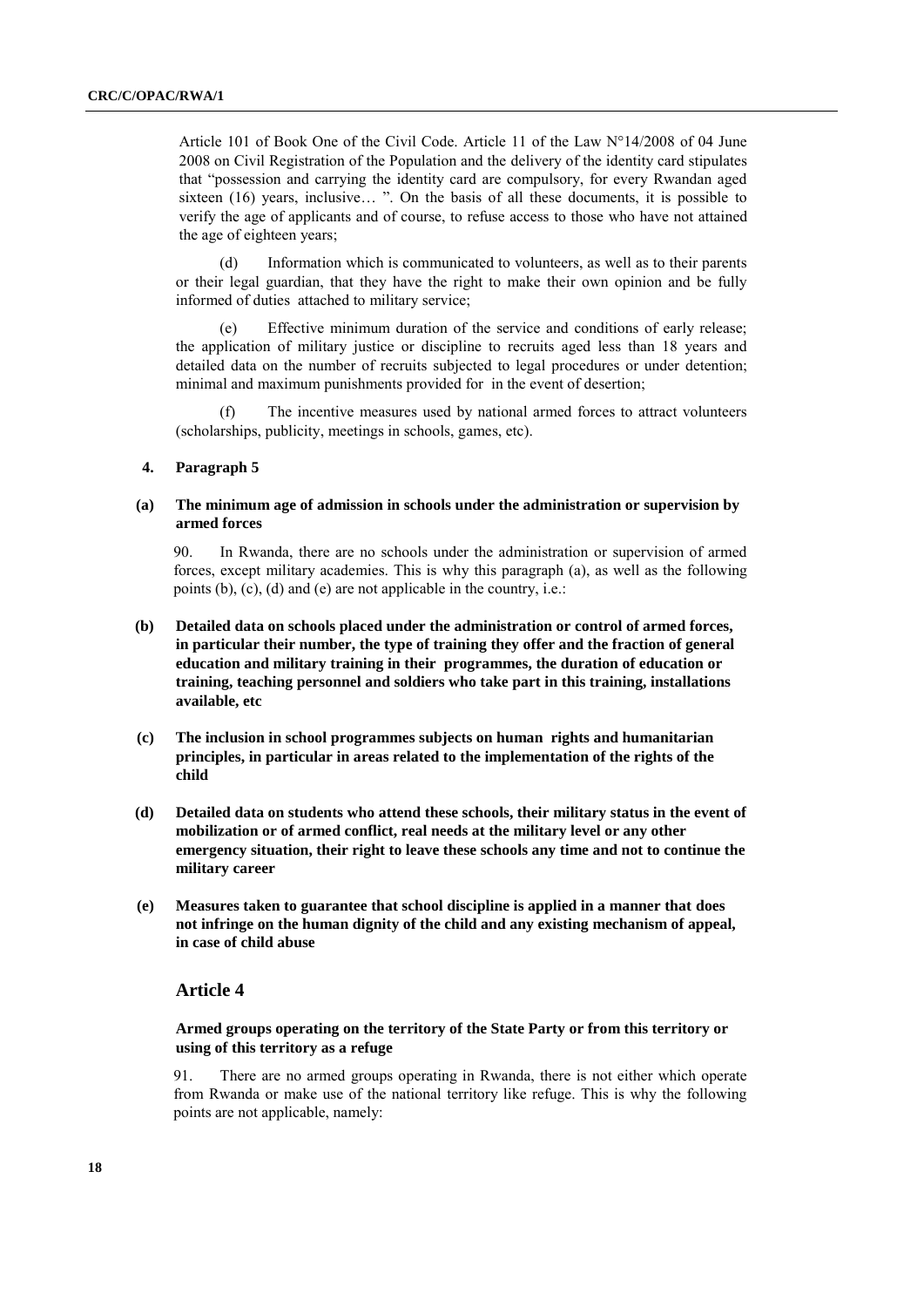(a) The state of negotiations with armed groups;

(b) Detailed data on children who were recruited and used in conflicts by armed groups and those who were made prisoners of war by the country;

(c) Written or oral commitment taken by armed groups not to recruit or use children under the age of 18 years in conflicts;

(d) Measures taken by the State Party to sensitise armed groups and communities on the need to prevent the recruitment of children aged less than 18 years and on legal obligations under their, taking into account the minimum age stipulated in the Optional Protocol for the recruitment and participation in conflicts;

(e) The adoption of legislative measures aimed at prohibiting and making the recruitment and use of children aged less than 18 years by armed groups, a punishable offence and court orders in this areas;

Programmes (for example, campaigns to promote the registration of births) with the objective of preventing recruitment or use by armed groups armed of children who are at higher risk of being recruited or used, such as refuges children and internally displaced children, street children and orphans.

# **Article 5: Provisions of the national legislation or international instruments and international humanitarian law applicable to Rwanda that promote most the respect of the rights of the child; the state of ratification by Rwanda of major international instruments on the participation of children in armed conflicts and other commitments entered into by the country in this area**

92. Among provisions of the national legislation that promote most the respect of the rights of the child, the following texts should be highlighted:

(a) The Law N°27/2001 of 28 April 2001 (Article 19) on the Rights and Protection of the child against violence;

(b) The Law N°25/2004 of 19 November 2004 on the Creation, Organization and Functioning of the local service in charge of assisting in the maintenance of security "Local Defence" (Article 8);

(c) The Presidential Decree N°155/01 of 31 December 2002 on the Statutes governing the National police Force (Article 5);

(d) The Presidential Decree N° 72/01 of 08 July 2002 on the General Statutes governing the Army (Article 5).

93. All these texts provide that persons aged less than eighteen years cannot be recruited in the army, the local service to assist in the maintenance of security "Local Defence" and in the National police Force, the minimum age provided for by Article 38 of the Convention being fifteen years $^{12}$ .

94. Apart from the above-mentioned texts of the national legislation that contain provisions that promote the respect of the rights of the child, other texts also protect the

<sup>&</sup>lt;sup>12</sup> Article 3 of the Protocol ; also refers to Article 38 of the Convention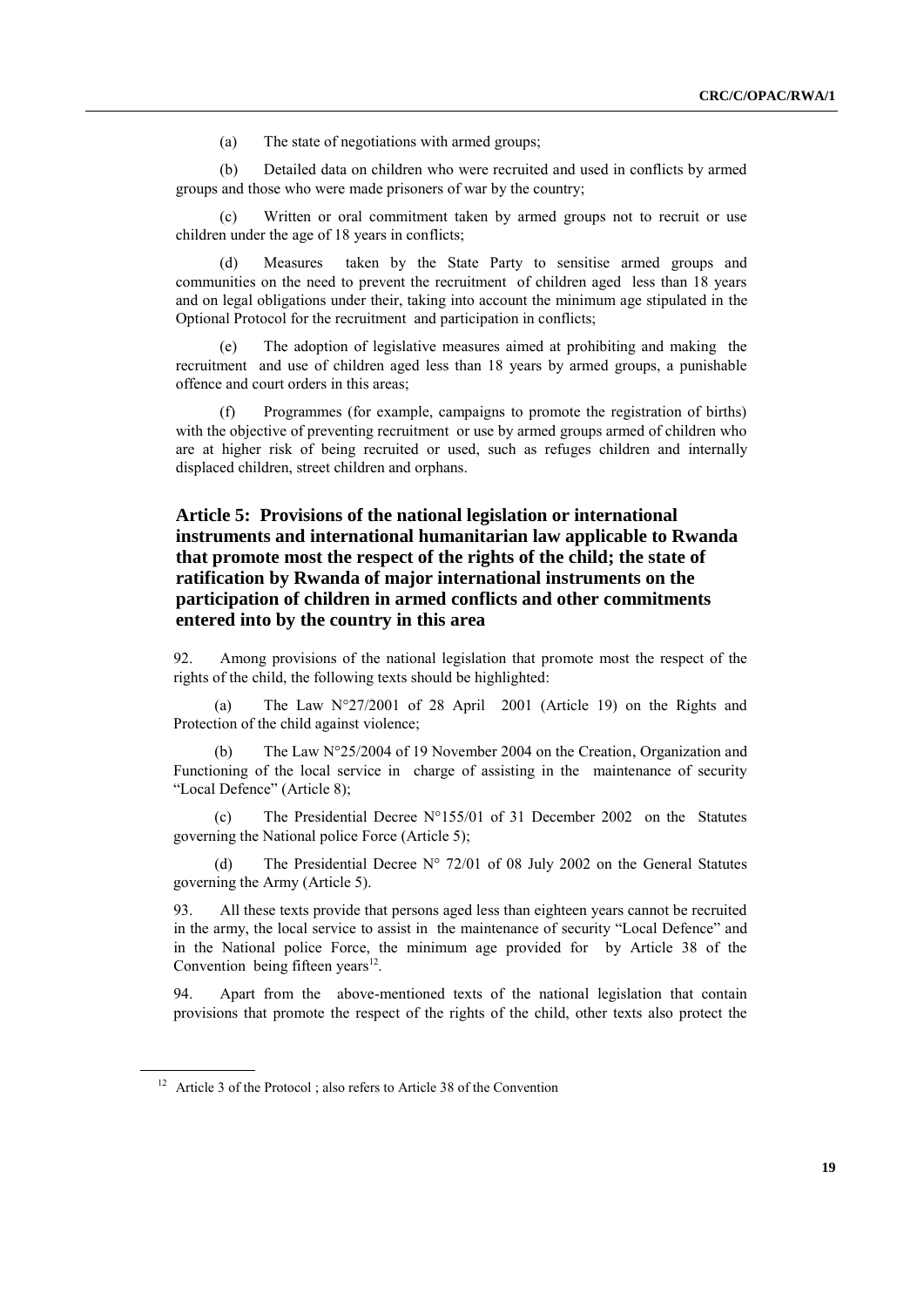rights of the child at least according to the minimum stipulated in the Convention and the Protocol and the following instruments should be mentioned:

(a) The Constitution: The 4 June 2003 Constitution of the Republic of Rwanda as it was amended and completed to date (Articles 27, 28 (specific Articles), but also Articles 10 to 13, 15, 16, 22, 29, 35, 37, 40).

- (b) Organic laws:
- (i) The Organic law  $N^{\circ}07/2004$  of 25 April 2004 on the Code governing Judicial Organisation, Administration and Competence, amended in March 2006 (Articles 74, 75);
- (ii) The Organic law  $N^{\circ}$  29/2004 of 03 December 2004 on the Code governing the Rwandan National Citizenship (Articles 1, 2, 4, 6, 11, 12, 23);
- (c) Ordinary Laws:
- (i) The Law N° 42/1988 of 27 October 1988 on Preliminary Book and Book One of the Civil Code (Articles 296 and other articles relating to the relationship, filiations, adoption, guardianship);
- (ii) The Law  $N^{\circ}$  22/1999 of 12 November 1999 completing the Book One of the Civil Code and establishing the Fifth Part on Matrimonial regimes(Article 70);
- (iii) The Law N° 13/2009 of 27th May 2009 on the Labour Code (Articles 5,6 and 7);
- (iv) The Law N° 19/2002 of 17 June 2002 establishing Rwanda Defence Forces (Article 3);
- (v) The Decree -Law N°21/77 of 18 August 1977 on the Penal Code (Articles 358 to 362, 374, 379, 380 to 388);
- (vi) The Law N° 13/2004 of 17 May 2004 on the Penal Procedure Code amended and completed by the Law N°20/2006 of 09 April 2006 (Articles 184 to 192);
- (vii) The Law N°38/2006 of 25 September 2006 on the Organisation and Administration of the National Prisons Services (Articles 24, 25, 51).

95. As for international instruments promoting the respect of the rights of the child to which Rwanda is party, the following can be mentioned :

(a) The Convention on the Rights of the Child ratified on 19 September 1990 (Presidential Decree N° 773/16 of 19 September 1990 O.G. N° 21 of 01 November 1990, p.1160);

(b) The African Charter on the Rights and Welfare of the Child ratified on 30 May 2000 (Presidential Decree  $N^{\circ}$  11/01 of 30 May 2001, O.G.  $N^{\circ}$  22 of 15 November 2001, p.58);

(c) The Optional Protocol to the Convention on the Rights of the Child on the involvement of children in armed conflict ratified on 26 February 2002 (Presidential Decree N° 32/01 of 26 February 2002, O.G. N° Special Issue of 26 February 2002, p.25);

The Optional Protocol to the Convention on the Rights of the Child on the sale of children, child prostitution and child pornography ratified on 26 February 2002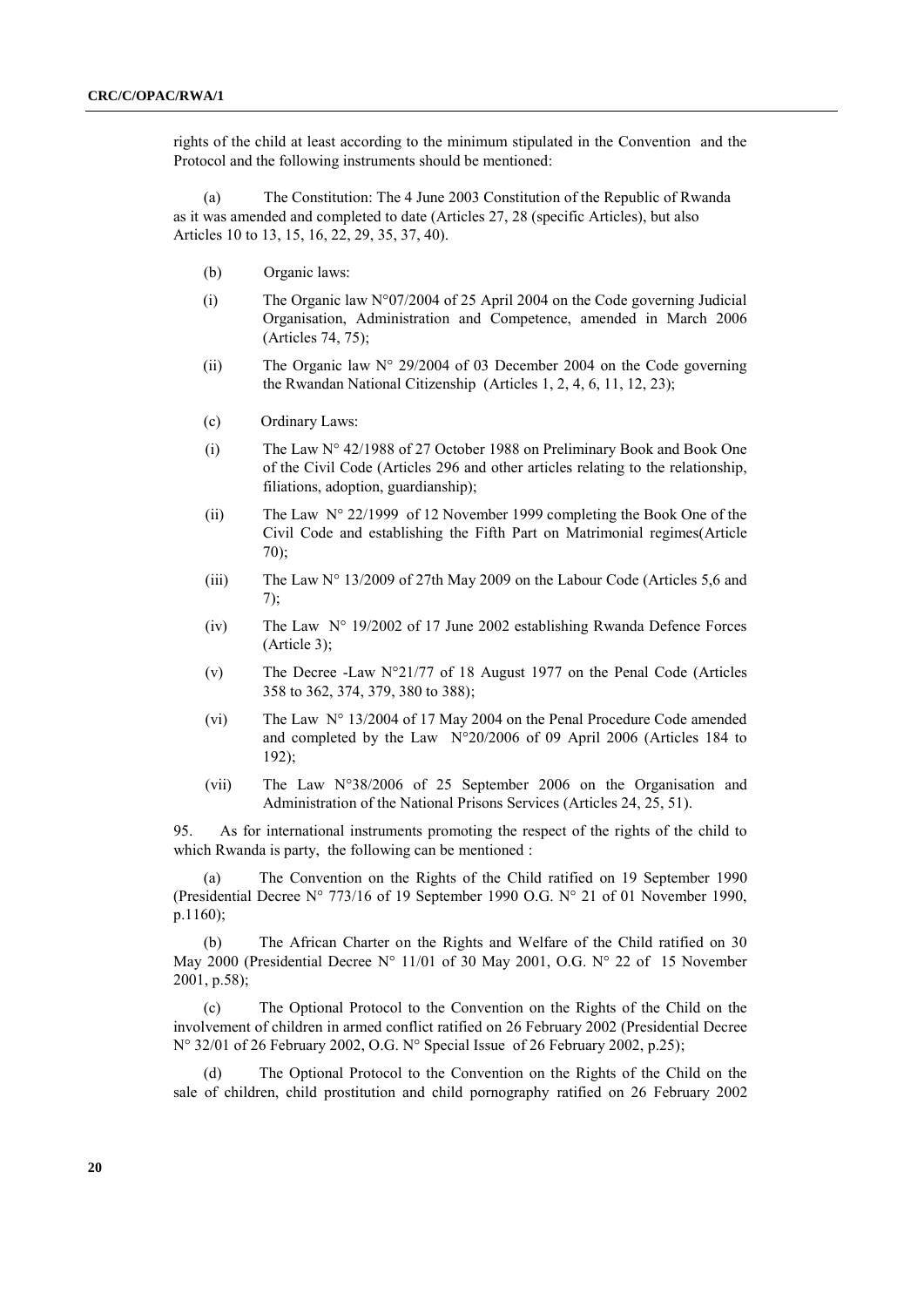(Presidential Decree N° 32/1 of 26 Feretory 2002. O.G. N° Special Issue of 26 June 2002, p.27);

(e) The Convention No. 138 concerning Minimum Age for Admission to Employment, which was ratified on 07 November 1980 (Presidential Decree N° 416/06 of 07 November 1980, O.G. N° 24 of 15 December 1980, p.817);

(f) The ILO Convention No. 182 concerning the Prohibition and Immediate Action for the Elimination of the Worst Forms of Child Labour ratified on 25 May 2000 (Presidential Decree N° 32/1 of 26 February 2002, O.G. N° Special Issue of 26 June 2002, p.27);

(g) The United Nations Convention against Transnational Organized Crime. Rwanda ratified this Convention on 31 December 2002 (Presidential decree N° 158/01 of 31 December 2002, O.G. N° 12 ter of 15 June 2003, p.23);

(h) The Protocol to Prevent, Suppress and Punish Trafficking in Persons, Especially Women and Children, supplementing the United Nations Convention against Transnational Organized Crime, ratified on 31 December 2002 (presidential Decree N° 163/01 of 31 December 2002, O.G. N° 12 ter of 15 June 2003, p.28);

The Convention on Consent to Marriage, Minimum Age for Marriage and Registration of Marriages ratified on 31 December 2002 (Presidential Decree N° 159/01 of 31 December 2002, O.G. N°12 ter of 15 June 2003);

(j) The Final Protocol to the Convention for the Suppression of the Traffic in Persons and of the Exploitation of the Prostitution of Others that Rwanda ratified on 31 December 2002 (Presidential Decree N° 161/01 of 31 December 2002, O.G. N° 12 ter of 15 June 2003, p.26);

(k) The Convention for the Suppression of the Traffic in Persons and of the Exploitation of the Prostitution of Others. Rwanda ratified this Convention on 31 December 2002 (Presidential Decree N° 161/01 of 31 December 2002, O.G. N° 12 ter of 15 June 2003, p.27);

(l) The ILO Convention No. 123 concerning the Minimum Age for Admission to Employment Underground in Mines, ratified on 28 October 1968 (Presidential Decree N° 95/12 of 28 October 1968, O.G. N° 23 of 01 December 1968, p.313);

(m) The UNESCO Convention against Discrimination in Education which Rwanda ratified on 28 December 2000;

(n) The 1993 Hague Convention on Protection of Children and Cooperation in the respect of Intercountry Adoption. The law authorizing the accession to this Convention is in force and this is the Law N°001/2008 of the 14 January 2008 authorizing the ratification of the Convention on the Protection of Children and Cooperation in International Adoption, adopted in The Hague, The Netherlands, on 29 May 1993;

(o) The Convention relating to the status of Refugees, ratified on 22 October 1979 (Presidential Decree N° 29/79 of 22 October 1979, O.G. N° 22 of 15 November 1979, p.666);

(p) The Geneva Convention relative to the Treatment of Prisoners of War;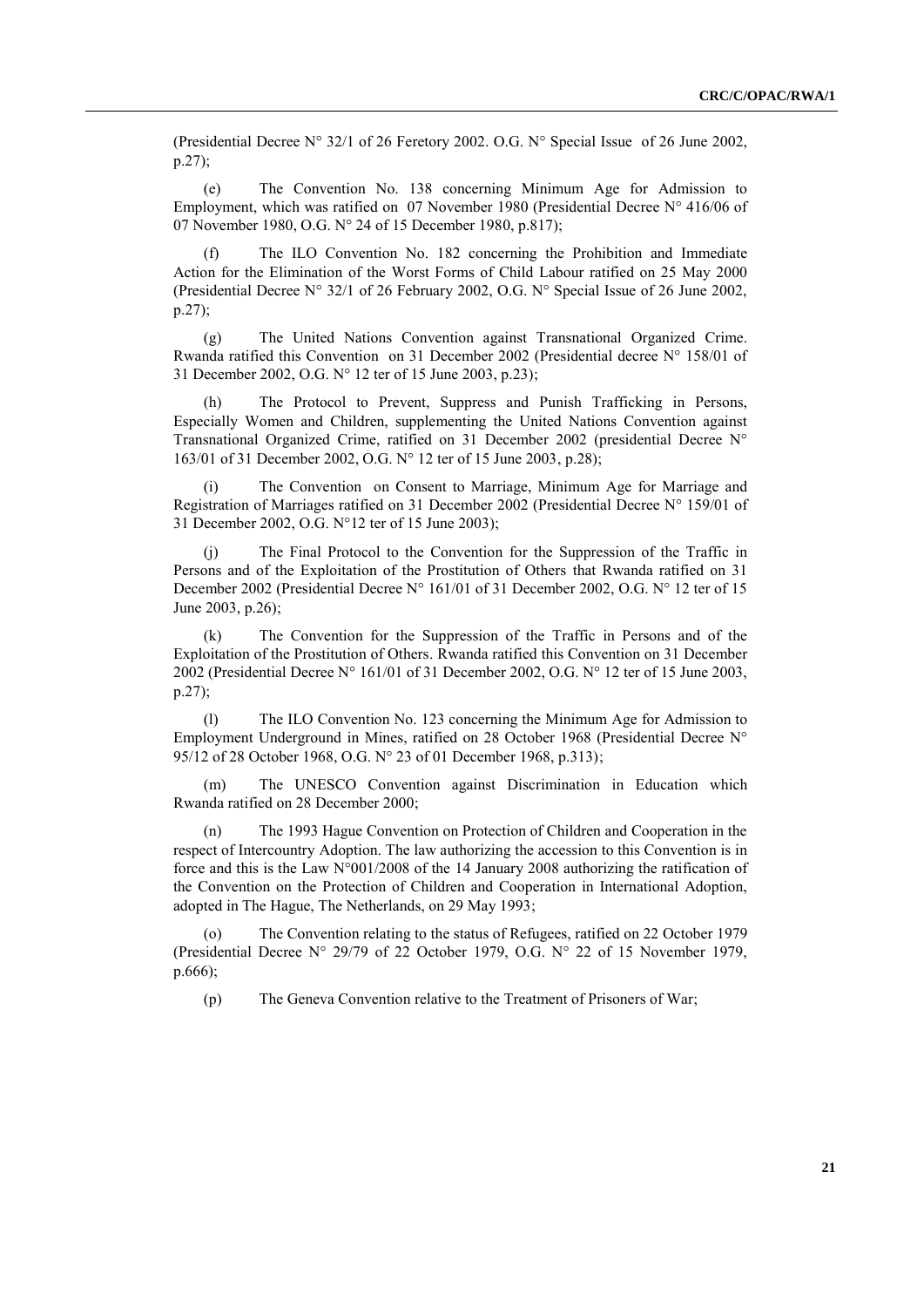(q) The Geneva Convention relative to the Protection of Civilians in Times of  $\text{War}^{13}$ .

### **1. Paragraphs 1 and 2: Provisions of the Optional Protocol**

#### **(a) Revision of the national legislation and the made modifications**

96. The 4 June 2003 new Constitution of Rwanda refers in its preamble to the Convention on the Rights of the Child, reference that did not contain the former fundamental provisions.

97. The following texts were elaborate or were updated.

98. The law N° 19/2002 of the 17 May 2002 establishing Rwanda Defence Forces; its Article 3 provides that Rwanda Defence Forces are open to any voluntary Rwandan citizen, meeting conditions determined by the Specific Statutes governing Rwanda Defence Forces, without discrimination whatsoever. Pursuant to this law, the Presidential Decree  $N^{\circ}$  72/01 of 08 July 2002 on the General Statutes governing the Army set at 18 years the minimum age for the recruitment in Rwanda Defence Forces (RDF) (Article 5).

99. A new law on the Civil Defence Forces was promulgated and it is the Law N°25/2004 of 19 November 2004 on the Creation, Organization and Administration of the local service in charge of assisting in the maintenance of security "Local Defence". This law stipulates in its Article 9 that a person selected (by the Cell Council as provided for by Article 8 of the same law) to be member of the "Local Defence" must be at least eighteen (18) years old.

100. The Presidential Decree N°155/01 of 31 December 2002 on the Statutes governing the National Police Force which specifies in its Article 5 that to be recruited in the National Police Force, the candidate shall be at least eighteen (18) years old.

101. Among the drafts of legal review in progress, it should be stressed here that of the Law N°27/2001 of 28 April 2001 on the Rights and Protection of the child against violence. Even if the new text has not yet been enacted, the process is advanced since the drafting of a bill of the new law was completed. The new law will bring innovations, compared to the old one. Not only will this law refer to the Convention on the Rights of the Child as well as to its two Optional Protocols, but it will also practically reiterate all the rights stipulated by the Convention and the Protocols, while providing for mechanisms of implementation of these rights.

102. Even if the Penal Code in force provides for punishments against forgery and use of forgery as well as fraudulent declarations and false claims, the bill of the new Penal Code provides for specific punishments against people responsible of recruitment of children into the army, such recruitment having been done following false fraudulent records or following false declarations.

### **(b) The place of the Optional Protocol in the National Law and its Applicability before National Jurisdictions**

103. Under Article 190 of the Constitution, international treaties or agreements, which have been conclusively adopted and upon their publication in the Official Gazette, shall be

<sup>&</sup>lt;sup>13</sup> For the two Geneva Conventions, the Government of Rwanda committed itself by the communication of 21 March 1964 addressed to Swiss Federal Council and received on 05 May 1964 of the fact of its ratification by Belgium on 03 September 1952, with effect from 01 July 1962, date of the attainment of independence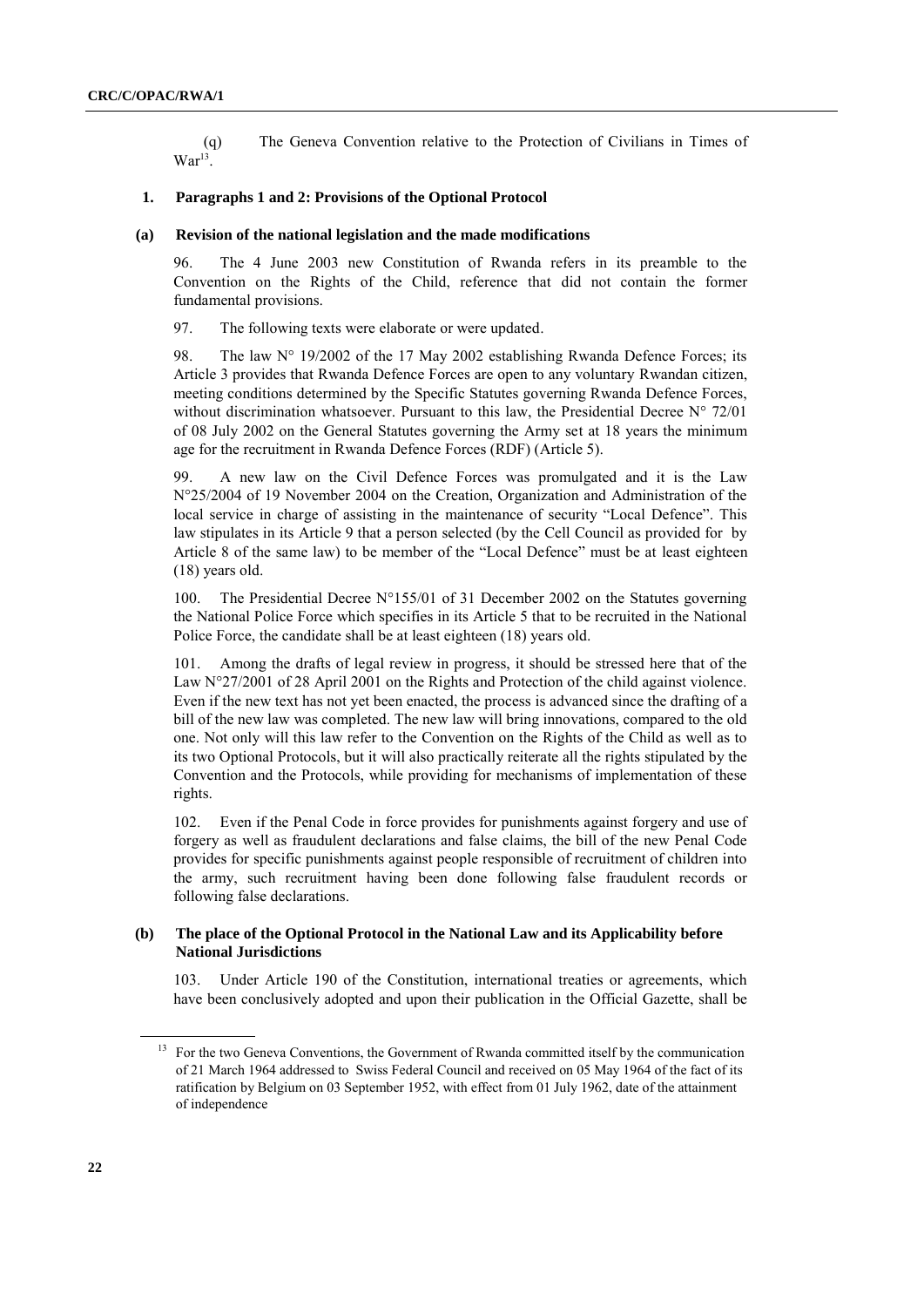more binding than organic laws and ordinary laws except in the case of non compliance by the other party? In Rwanda, the place of the Protocol is therefore like that of other international treaties or agreements, i.e. it has supremacy over national laws.

As for the applicability of the Protocol before jurisdictions, there are no litigations brought before Rwandan jurisdictions that require the application of the Protocol, simply because there are no children in the army.

### **(c) Government organizations or services responsible for the application of the Optional Protocol and coordination of their action with that of regional and local authorities and the civil society**

105. The application of the Protocol is carried out at various levels by various institutions since issues of children cut across several sectors of the national life.

#### (i) *Ministry in the Office of the Prime Minister in charge of Gender and family Promotion*

106. The application of the Protocol is the prime responsibility of the Ministry in the Office of the Prime Minister in charge of Gender and Family Promotion, which coordinates activities of various stakeholders and partners involved in the protection of the rights of children.

(ii) *Ministry of Defence*

107. In the recruitment by RDF, MINADEF ensures the respect of laws (the Law N°27/2001 of 28 April 2001 on the Rights and Protection of the child against violence and the Law N° 19/2002 of 17 May 2002 establishing Rwandan Defence Forces) and the Presidential Decree N°72/01 of 08 July 2002 on the General Statutes of the Army, by not recruiting persons aged less than eighteen years in the army.

#### (iii) *Ministry of Public Service and Labour*

108. The Ministry of Public Service and labour intervenes in the fight against the worst forms of child labour, pursuant to the ILO Convention  $N^{\circ}$  182 that Rwanda ratified on 25 May 2000, which prohibits the worst forms of child labour and classifies forced or compulsory recruitment of children aged less than 18 years for their use in armed conflicts among the category of the worst forms of child labour.

(iv) *The National Police* 

109. The Presidential Decree N°155/01 of 31 December 2002 on the Statutes governing the National Police Force stipulates in its Article 5 that the minimum age for recruitment in the National Police Force shall be at eighteen (18) years. The National Police Force therefore also applies the Protocol by not recruiting persons aged less than eighteen years. The National Police Force has a specialised unit for minors.

#### (v) *Ministry of Local Government*

It should be recalled here that the Law  $N^{\circ}25/2004$  of 19 November 2004 on the Creation, Organization and Administration of the local service in charge of assisting in the maintenance of security "Local Defence" specifies in its Article 9 that a person selected (by the Cell Council as provided for by Article 8 of the same law) to be member of the "Local Defence" must be at least eighteen (18) years old. The Local Defence being under the responsibility of MINALOC, the Ministry therefore applied the Protocol since Cell councils do not select persons aged less than eighteen years in recruiting members of the "Local Defence".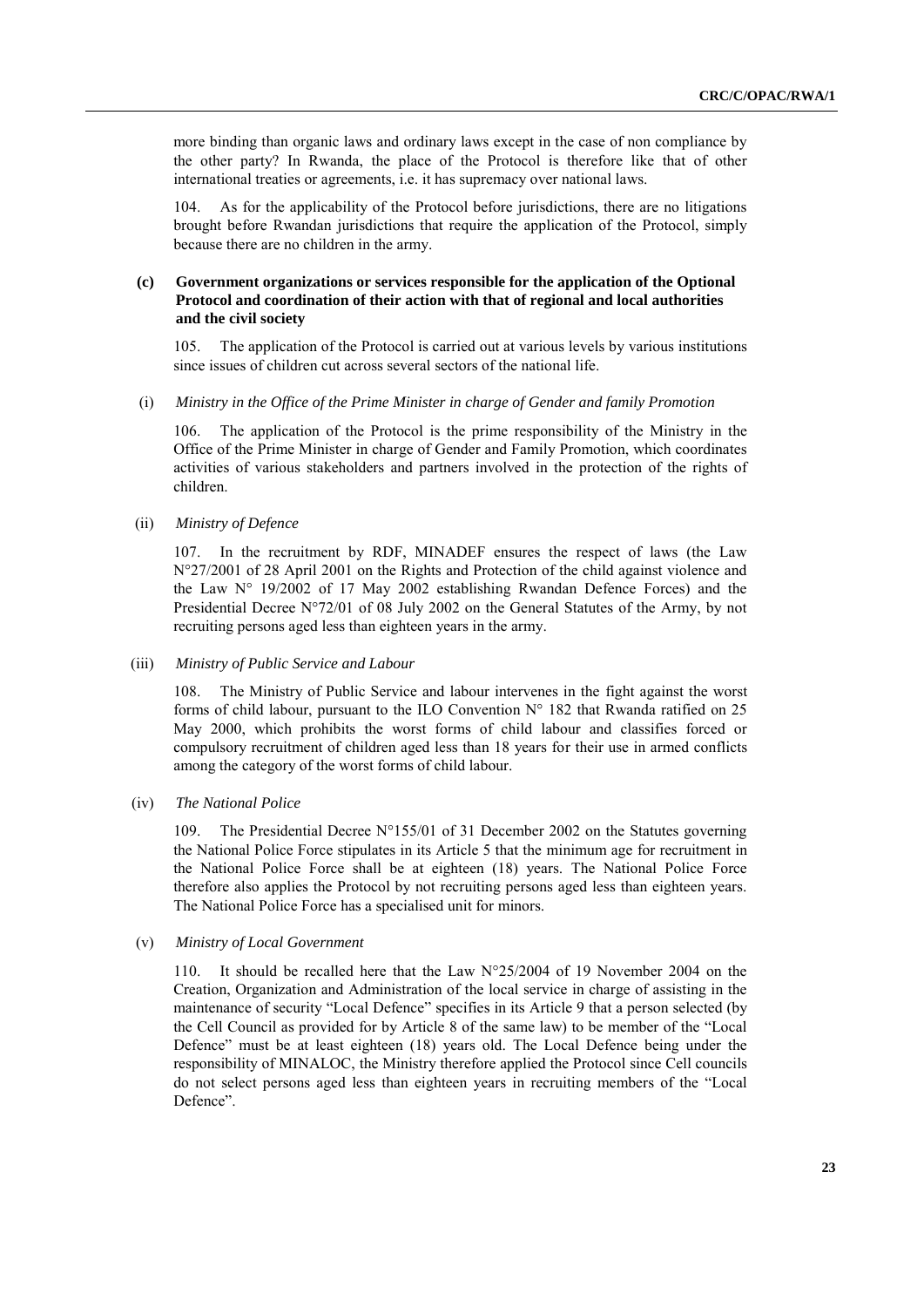#### (vi) *Rwanda Demobilisation and Reintegration Commission*

111. Rwanda Demobilization and Reintegration Commission intervenes in the process of demobilizing and reintegrating ex-combatants among whom children that were involved in armed conflicts. Activities of this commission will be developed when giving information in connection with Paragraph 3 of Article 6 of the Protocol.

### (vii) *Rwanda National Human Rights Commission*

112. Article 24 of the Law N°27/2001 of 28 April 2001 on the Rights and Protection of the child against violence provides that the National Human Rights Commission must devise specific methods to monitor the application of the rights of the child.

113. It is pursuant to this Article that an Observatory of the Rights of the Child was set up, in 2006, within the National Human Rights Commission. The creation of this observatory was also in response to the Recommendation  $12.b<sup>14</sup>$  of the Committee on the Rights of the Child during the examination of the initial report of Rwanda on the implementation of the Convention on the Rights of the Child, which recommendation advised for the establishment of independent monitoring structures.

114. The observatory of the rights of the child is composed of committees which operate at three administrative levels: Sector, District and National. Children are represented at each level and sit with other people from various public and private institutions.

### (viii) *National Unity and Reconciliation Commission*

115. The National Unity and Reconciliation Commission intervene in the prevention of the genocide ideology in children in schools by creating unity and reconciliation clubs.

116. It should be stressed that it is the genocide ideology and other practices of intolerance that led to the war and the 1994 Genocide and it will also be recalled that children who were being hunted sought refuge within RPA, while other children fled to DRC after the war where they were recruited by armed groups operating in this country. Therefore these are the children who must be repatriated and reintegrated into the society.

### **(d) Mechanisms and Means used to supervise and regularly evaluate the Application of the Optional Protocol**

117. MIGEPROF has officers in charge of Gender at the District level that are responsible for health, family promotion, the protection of the rights of the child and monitoring of the application of laws, the Convention to the Rights of the Child and its Optional Protocols.

118. MIGEPROF organizes training programmes for these officers on the CRC and its Protocols, the African Charter on the Rights and Welfare of the child, the ILO Convention N°182 on the Prohibition of the Worst Forms of Child Labour and Immediate Action for their Elimination, the Law N° 27/2001 of 28 April 2001 on the Rights and Protection of children against violence, the national policy on Orphans and other Vulnerable Children.

119. RDRC has a unit in charge of monitoring and evaluation (M&E) with personnel deployed down to the level of Provinces. In addition, each year RDRC recruits an external consultant for the evaluation of the entire demobilisation ad reintegration programme.

<sup>14</sup> BY its recommendation 12 b, the Committee was recommending the possibility of creating within the Commission of on office for the defence of the rights of the child in charge of centralising its activities related to the child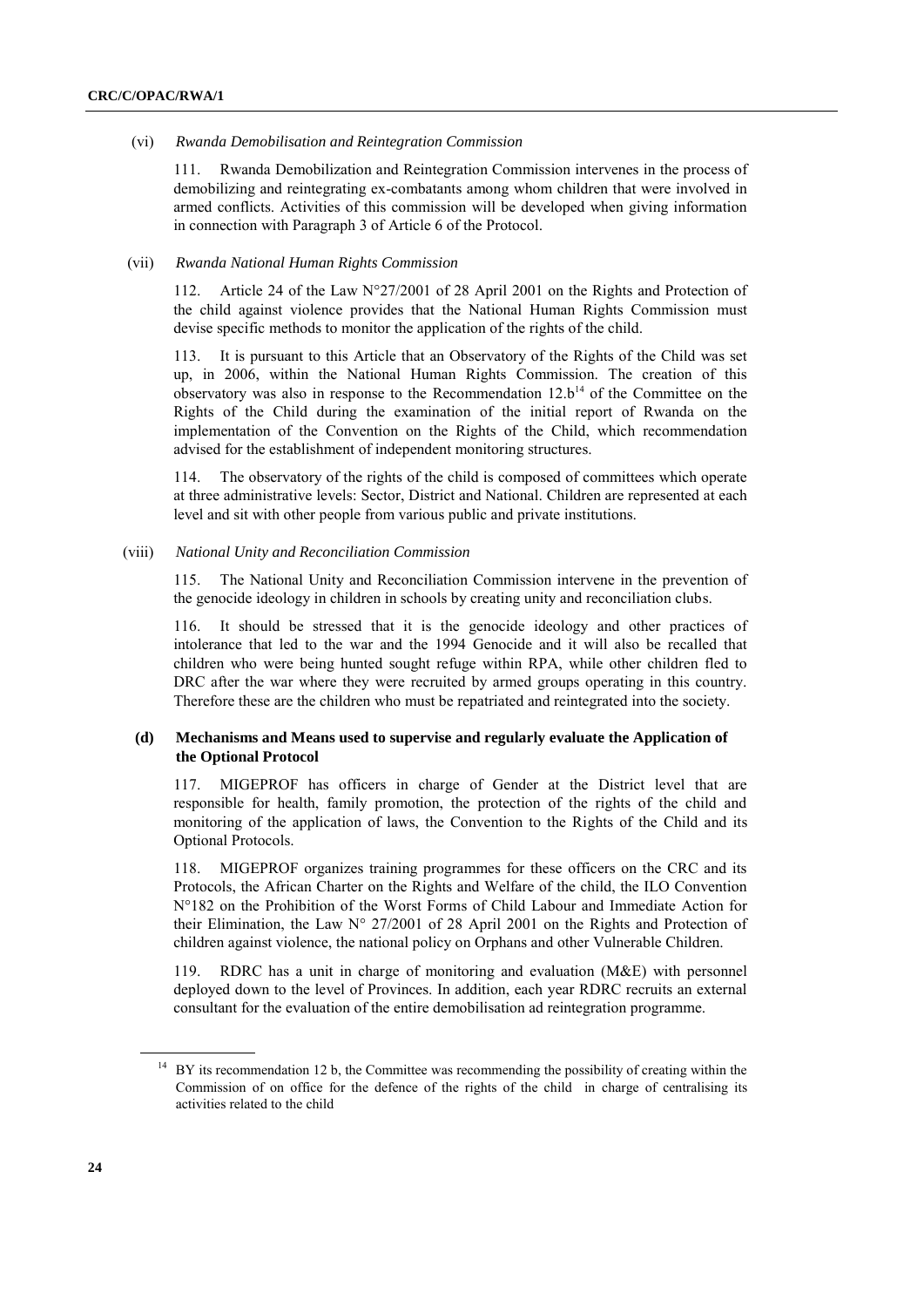120. The National Human Rights Commission has a service in charge of legal affairs and the observatory of the rights of the child. The service offers advice on the conformity of bills with treaties and Conventions ratified by the country. In addition, it is in charge of monitoring and sensitisation on the rights of the child. NCHR sensitizes services concerned to ratify international Conventions and to submit reports within specified time limits on Conventions ratified by Rwanda in connection with human rights.

### **(e) Measures taken to ensure training of the personnel in charge of the maintenance of peace on the rights of the child, and in particular on the provisions of the Optional Protocol;**

121. In collaboration with National Human Rights Commission, MINADEF organized training programmes of soldiers on the rights of the child. All divisions (5) have already received this training. This training is also given to soldiers who are sent on peace keeping missions in Darfur. The training of soldiers and the Police Force on the rights of the child is also carried out in collaboration between MINADEF, National Police Force, National Human Rights Commission, UNHCR and ICRC.

### **(f) Dissemination of the Optional Protocol, in all relevant languages to all children and adults, in particular to people responsible for recruitment of soldiers, and training offered to members of all professional categories who work with children and advocate for them**

122. MIGEPROF annually organizes campaigns to explain the CRC and its Optional Protocols, the Law  $N^{\circ}$  27/2001 of 28/04/2001 on the Rights and Protection of the child against violence as well as the National policy on Orphans and Other Vulnerable Children. These campaigns target all brackets of the population such as teachers, social workers, representatives of NGOs and various local religious confessions, local government authorities. The campaigns also target the population in general since popular meetings are organized for this purpose.

123. With the support of UNDP, NHRC has just translated the Protocol into Kinyarwanda and the next step is its dissemination.

**2. Paragraph 3: Measures adopted on disarmament, demobilization (or relieve from military obligations) and the provision of suitable assistance for physical and psychological re-adaptation and social reintegration of children, taking into account the specific situation of girls**

### **(a) Measures adopted on disarmament, demobilization (or relieve from military obligations)**

124. In this area, Rwanda established a Commission called Rwanda Demobilisation and Reintegration Commission, created by Presidential Decree N°37/01 of 09 April 2002.

125. In the framework of the World Bank's Multi-Country Demobilization and reintegration Programme (MDRP), Rwanda Demobilisation and Reintegration Programme (PRDR) was adopted in 2002 with the following objectives:

(a) To assemble ex-combatants identified and repatriated by UNMIC, i.e. to verify their status, nationality and age as well as enable them to benefit demobilisation and reintegration programmes;

(b) To monitor and coordinate reintegration activities in families and communities;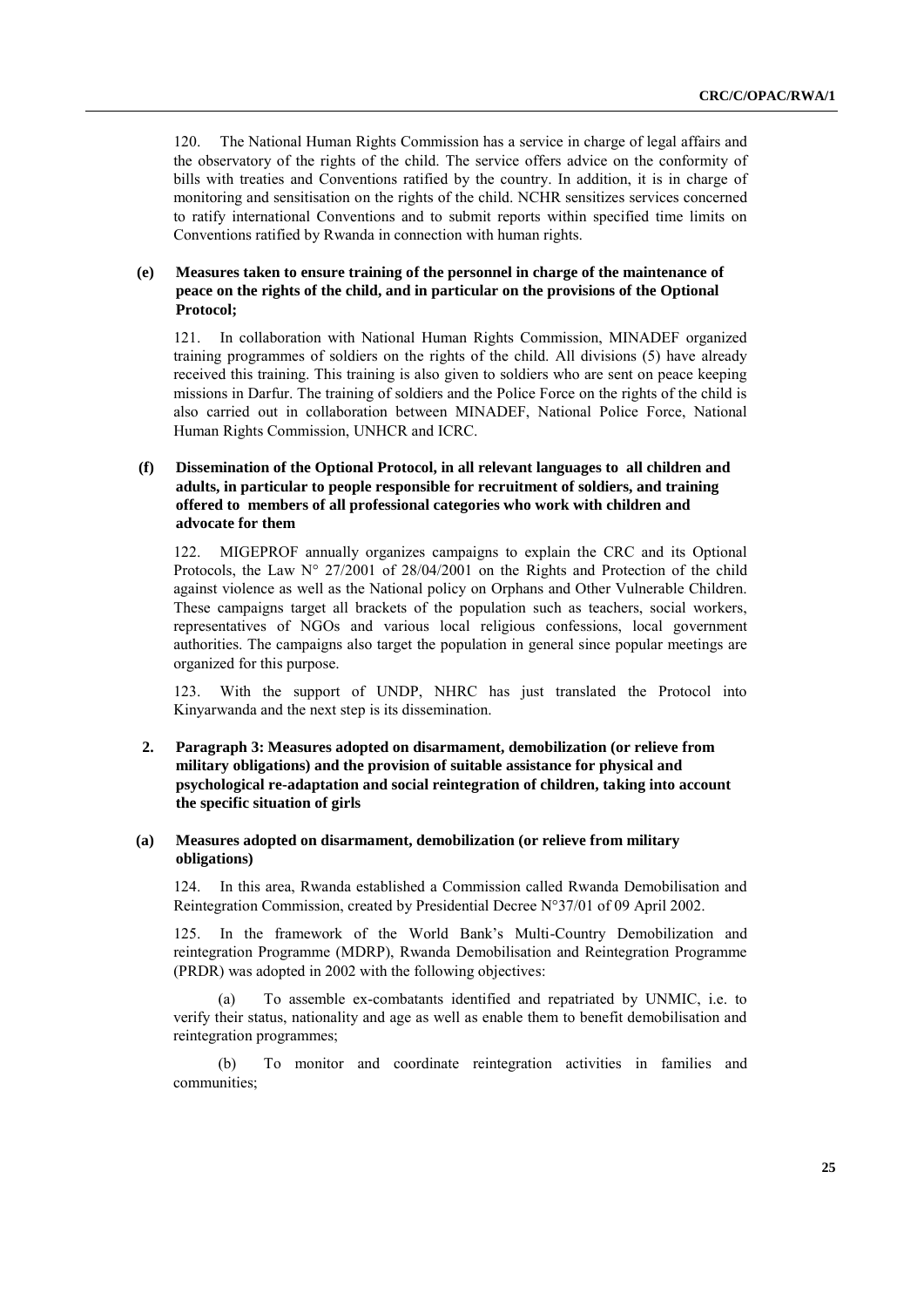(c) To sensitize and prepare decentralized authorities to receive and care for excombatant children;

(d) To ensure monitoring after reintegration;

(e) To provide appropriate assistance to ensure physical psychological readaptation and social reintegration of children.

126. After their arrival at the demobilization camp, children receive basic personal effects<sup>15</sup>. Children also receive basic care, as some of them will have been wounded by bullets or suffer from various infections. The centre has a dispensary for this purpose.

127. Psychosocial support is also provided for. This is why in the programme called Post Traumatic Stressed Disorders (PTSD), each child meets a social worker once a week and their session last at least for three hours. The centre has two social workers, a man and a woman.

128. Still on health care, Rwanda Demobilization and Reintegration Commission has signed an agreement with Ruhengeri Hospital, Kigali Central Hospital and University hospital (CHUK), Kanombe Military hospital to provide health care to ex-soldier children during the process of demobilization and reintegration. The Commission meets the cost of medical care for children who have serious infections that require follow-up after reintegration, for a period of 12 months maximum.

129. In the demobilization centres, children receive a balanced diet. Children learn how to read, write and to count and this prepares the younger among them to resume normal education, once reintegrated into the society. They also receive other lessons among which civic education.

130. These school activities begin immediately on arrival at the camp where each child receives uniform identical to that of pupils of primary school. The centre has a permanent teacher, while others are external and are provided by decentralised authorities, depending on the lessons offered.

131. In addition, children are allowed to play, sing, dance, watch films, etc. the centre has football and volley ball grounds, game's halls, a television with a video tape recorder. The centre is also open to the surrounding population who may equally benefit from these social activities and this provides an opportunity for children to socialise and familiarize themselves with the environment in which they are being prepared to live.

132. A study carried out by the National Demobilization and Rehabilitation Commission<sup>16</sup> demonstrates that  $66\%$  of children say that their life at Ruhengeri Reintegration Centre is good while 33% of them say that it is excellent. 100% stated to be satisfied with the care offered by the personnel of the centre and as opposed to what some people would think.

133. These activities in the demobilization camp are accompanied by Family Tracing, i.e. the research for families or families close to the children since the centre only serves as transit place. The National policy on the matter is that every child should have a family.

<sup>15</sup> Each child receives a mattress, 2 pairs of bed sheets, a bed, a mosquito net, a pair of shirts, a t-shirt, a pullover, a pair of sandals, toilet paper, tooth brush and tooth paste,. There are articles that are periodically distributed such as soap, toilet paper and tooth paste.

<sup>&</sup>lt;sup>16</sup> Rwanda Demobilization and Reintegration Commission baseline Survey and Assessment if Rwanda Demobilization and Reintegration Programme on ex-child combatants reintegration, 27 July 2005, P.9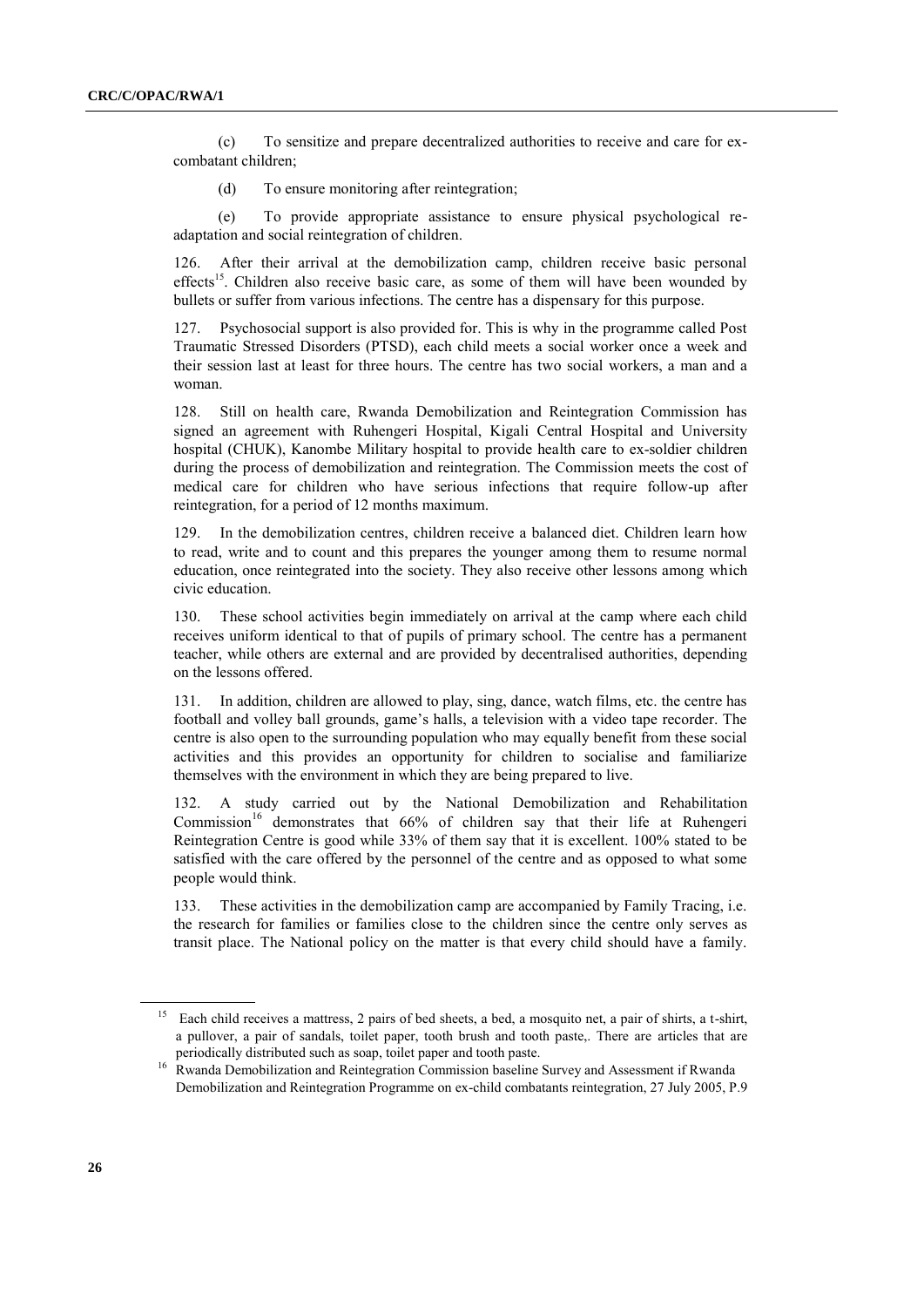Family Tracing is carried out in collaboration with ICRC which must each time obtain the opinion of the child.

134. The ex-soldier child who has just been demobilized may reintegrate the civil life through various options:

(a) Handing over the child to its parents (father and mother) or to the one of the two surviving parents (ideal option );

(b) Hand over the child to a foster family (Fostering);

(c) Group home that consists in grouping a limited number of children of (3 , 4, or 5) in one family;

(d) Independent life (A child with its own household).

(e) Institutionalization, i.e. putting the child in an orphanage or in a centre for other vulnerable children.

135. Of all these options, ex-soldier children reintegrated until now were received by their families (nuclear or extended family). For children whose families were traced, there exists a reunification ceremony to which local authorities and the surrounding community are invited. When there are several children to be reunified with their families, the ceremony takes place at the demobilization centre at the expenses of the Commission. All people present share a drink, according to the tradition while children dance, recite poems, etc. When the number of children to be reintegrated is not large the ceremony is held in the family. Members of the Commission accompany the children to their homes and meet the cost of the handover ceremony of the child between the Commission and the family.

136. It should be recognised that Tracing Family does not always lead to reunification of ex-soldier children with their families. This is why Muhazi Demobilisation Centre, which is a centre especially organised for children<sup>17</sup>, has another technique called "Mobility Card".

137. This technique consists in a chat between the social worker and the child during which the social worker asks some questions related to the child's memories of its environment of origin (the school that the child attended, the place where the family fetched water, the church where the family prayed, etc.). The social worker must as much as possible collect answers in the form of drawings to retrace the itinerary. This conversation may last longer or for a short time, depending on whether the child can provide some specific data its environment of the origin.

138. As soon as the information collected is sufficient to locate the former environment of the child, the social worker goes to the place indicated to try to find members of family of the child. In this framework, out of 8 children who were not able to trace their families, it was possible to reintegrate 6 children in their respective former environments in their nuclear or extended families.

139. In the final analysis, in the event of failure of Tracing Family, this technique is preferable to another called "Physical Tracing" which requires the social worker to accompany the child as he tries to find the itinerary to its former environment.

### (i) *Specific Situation of Girls*

140. In connection with ex-girl soldiers and according to the data of RDRC, only 2 girls were officially demobilised. The two girls were repatriated in August 2001 before Muhazi

<sup>&</sup>lt;sup>17</sup> Adults have their own demobilization camp, Mutobo Camp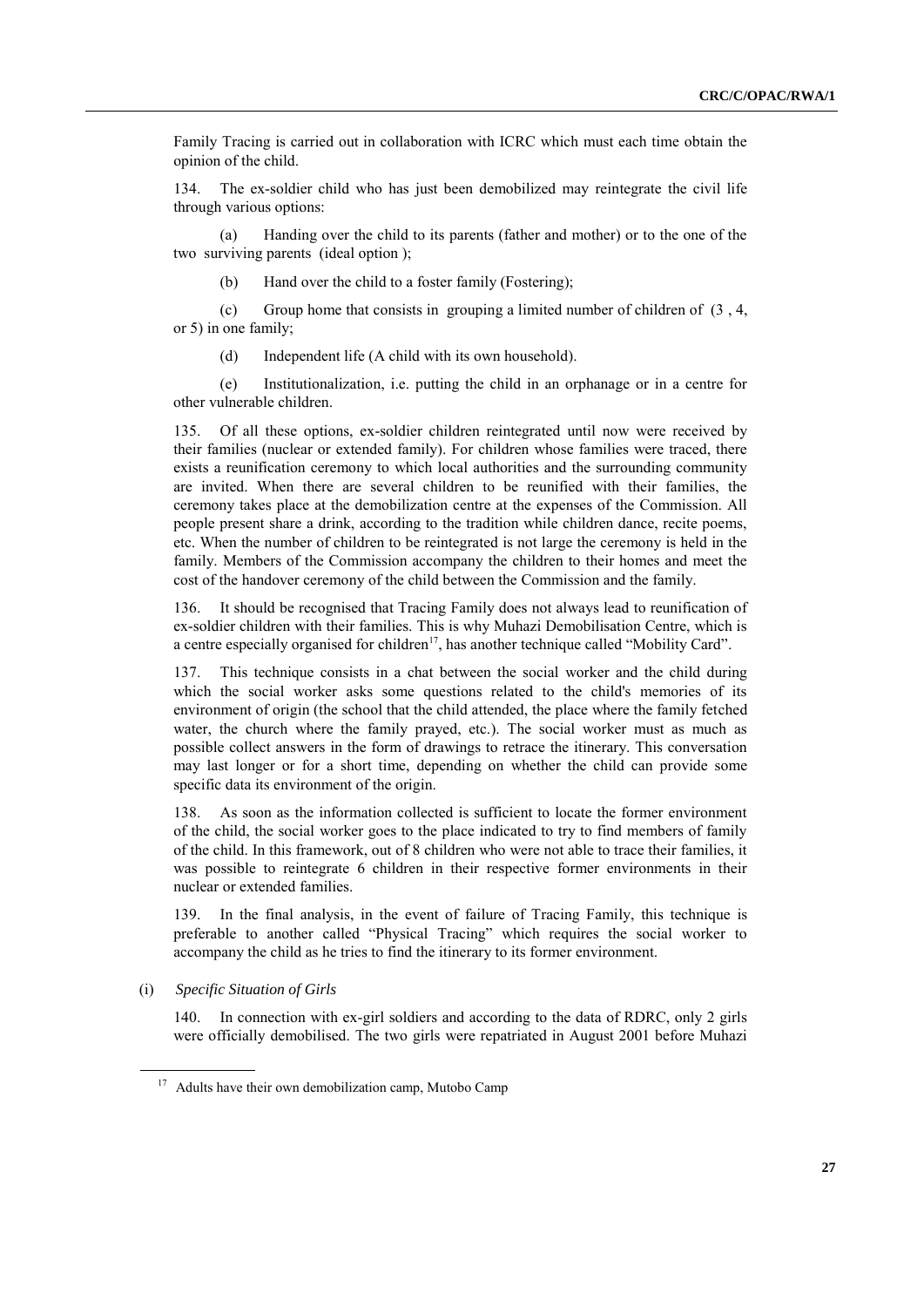Demobilisation Centre was established. They were offered a Take Home Kit composed of blankets, saucepans and hoes.

141. If only two girls have been until now officially repatriated and have been reintegrated, it does not mean that armed groups do not use girls aged less than eighteen years in their activities. However, most the ex - fighting girls prefer to clandestinely regain the civilian life as they prefer to keep this part of their worry to keep hidden this part of past "under military service" hidden as in most cases this traumatizing past is considered as a source of scorn and a shame by the society in which these children have to relive.

142. As for RDRP, it does not make any distinction of beneficiary children and despite that there are very few girls demobilized through the official process designed in the framework of this programme, facilities are especially put in place for them at demobilisation centres (separate dormitories and toilet facilities from those of boys, female social worker).

(ii) *Children targeted by these measures, their participation in designed programmes, and their status vis-à-vis armed forces and armed groups* 

143. Children targeted by this programme are Rwandan children recruited by armed militia operating in DRC. There is also a Burundian child who was repatriated in 2006 and who belonged to FNL<sup>18</sup>. The family of this child was traced and the child reunified.

(iii) *Participation of children in the designed programmes* 

144. Concerning the participation of children in these programmes, it should be stressed that children take part in the programmes since their arrival at the demobilisation camp. Children provide information in connection with their family at the time of tracing family and give their point of view on the activity which they wish carry out in the reintegration phase.

145. Children reintegrated into the society formed an association which was from the beginning called ECCA (Ex-Combatant Children Association). However, to extend the association, since the majority of founding members had meanwhile exceeded eighteen years of age, the association changed the name to be called RUYAAC (Rwandan Youth Affected by Armed Conflicts).

146. It should be noted that in general children are encouraged to take part in all the programmes designed for them. It is in this framework that the budget planned for the promotion and the protection of the rights of the child includes an item allocated for the participation of children<sup>19</sup>. There exists audio-visual sensitisation programmes during which demobilized children sensitize other children still held by armed groups in DRC to return.

(iv) *Status vis-à-vis Armed Forces and Armed Groups*

147. With regard to armed forces and armed groups, children who are in the demobilization and reintegration process are regarded as civilians. Indeed, since these children are aged less than eighteen years and are not eligible to recruitment into the army, they are reintegrated into the society. Demobilisation centres are under the administration of RDRC which is endowed with administrative and financial autonomy and does not have any military aspect whatsoever. Children are dressed in civilian clothes and wear school

<sup>18</sup> Front for national Libération

<sup>&</sup>lt;sup>19</sup> For instance, the budget on the participation of children was 8,242,452 RWFS in 2006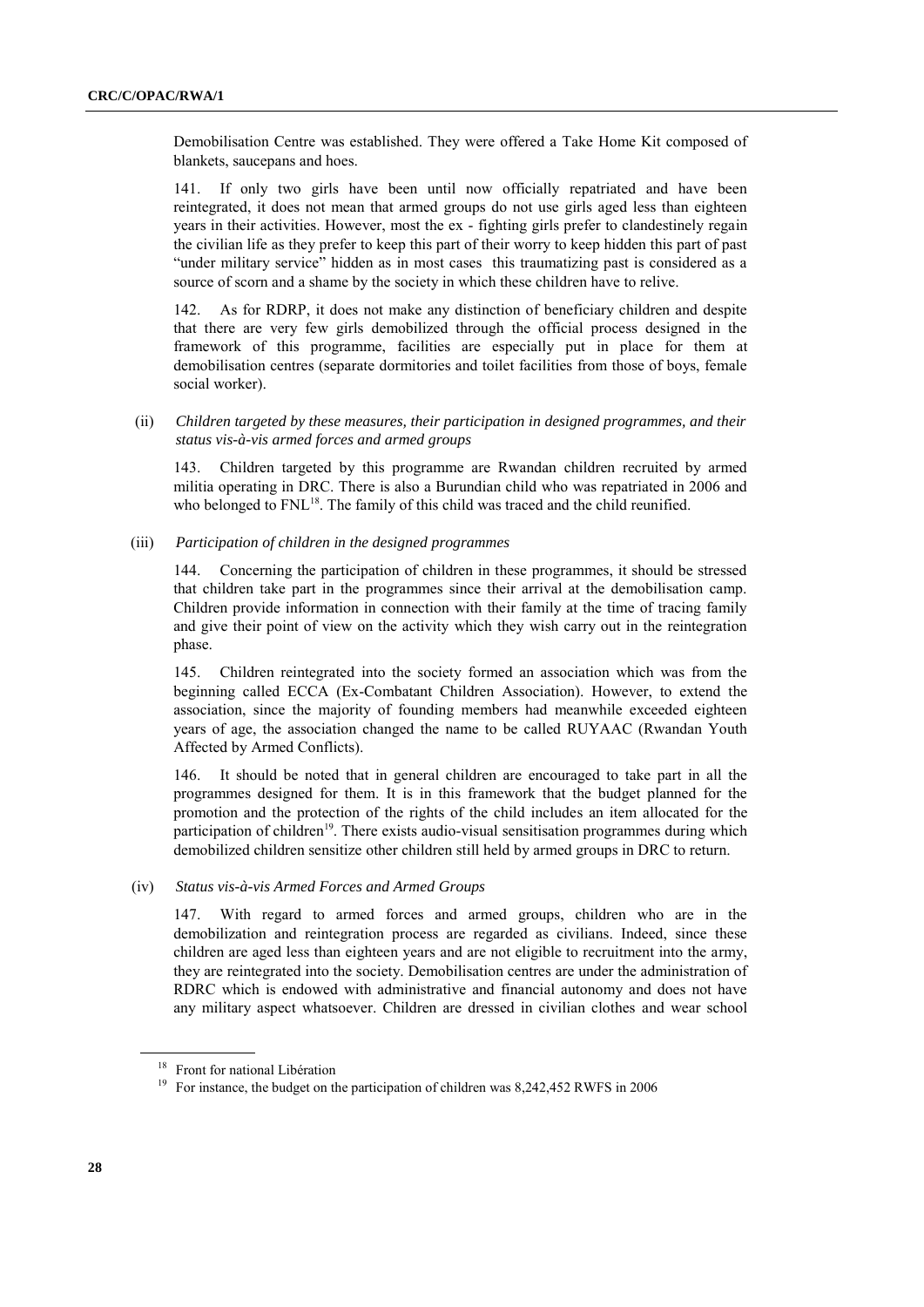uniform in class while in these camps. It should finally be stressed that RDRC is itself under supervision of the Ministry of Finances and Economic Planning.

### **(b) The budget allocated to these programmes, the participating personnel and its training, organizations involved, co-operation between them, as well as the participation of the civil society, local communities, families, etc**

#### (i) *The budget allocated to these programmes*

148. RDRC is financed by the World Bank. For the 2002 - 2007 period, the budget was of 2,780, 000 \$ USA, only for the children component.

149. In its budgetary law, Rwanda provides for an item called "Demobilization, Reintegration and rehabilitation of Soldiers". It is in this framework that a sum of 4,188,000,000 RWFS was allocated for the year 2006; 5,656,000,000 RWFS for the year 2007 and 5.637.900.000 RWFS for the year 2008.

#### (ii) *Participating Personnel and its Training*

150. The personnel of Muhazi Demobilisation Centre is composed of 18 people among whom a director, with an undergraduate diploma, two social workers respectively with an undergraduate diploma and Upper Secondary Certificate of Education, a logistician with a Bachelor's Degree, a registered nurse, a grade II teacher, a person in charge of hygiene with six years of secondary education. The support personnel include a person of maintenance, 5 cooks and 5 guards. At the Headquarters of the Rwandan Demobilisation and reintegration Commission, there is a unit in charge of child protection. Two people work in this unit: an officer, who is a university graduate in Political Philosophy (Bachelor's degree) and with training experience in areas of conflict management and child protection and his/her assistant also a university graduate in Political sciences with proven experience in the area of protection of the rights of the child.

#### (iii) *Organizations involved and their co-operation*

151. It is Rwanda Demobilization and Reintegration Commission which coordinates rehabilitation and reintegration activities, in the framework of Rwanda Demobilization and Reintegration Programme. However, various institutions and organizations intervene in this process.

152. Therefore, pursuant to the mandate entrusted to it by the United Nations, UNMIC carries out disarmament operations, identifies disarmed combatants, with special attention to children. UNMIC also intervenes in the monitoring, the reintegration and rehabilitation process by giving information on the situation of ex –combatants repatriated, to those who are still in DRC. This information is likely to encourage them to put down arms, to return to their country and to benefit from the DDRRR (Disarmament, Demobilisation, Repatriation, Rehabilitation and Reintegration) process.

153. International committee of the Red Cross (ICRC) plays a very important role in reuniting children with their families or families that accept to foster them. ICRC interviews each child to retrace his itinerary and facilitates communication with his family.

154. United Nations Children Funds (UNICEF) intervenes in areas of advocacy for the rights of the child, facilitation in family tracing and funding.

155. SC/UK played a major role in the mobilization for the opening of a child demobilisation centre in Ruhengeri. SC/UK initiated a project called BARATASHYE (they are returning home) involved in reintegration and monitoring activities of ex-soldier children after their reintegration into families or communities, up to 2002.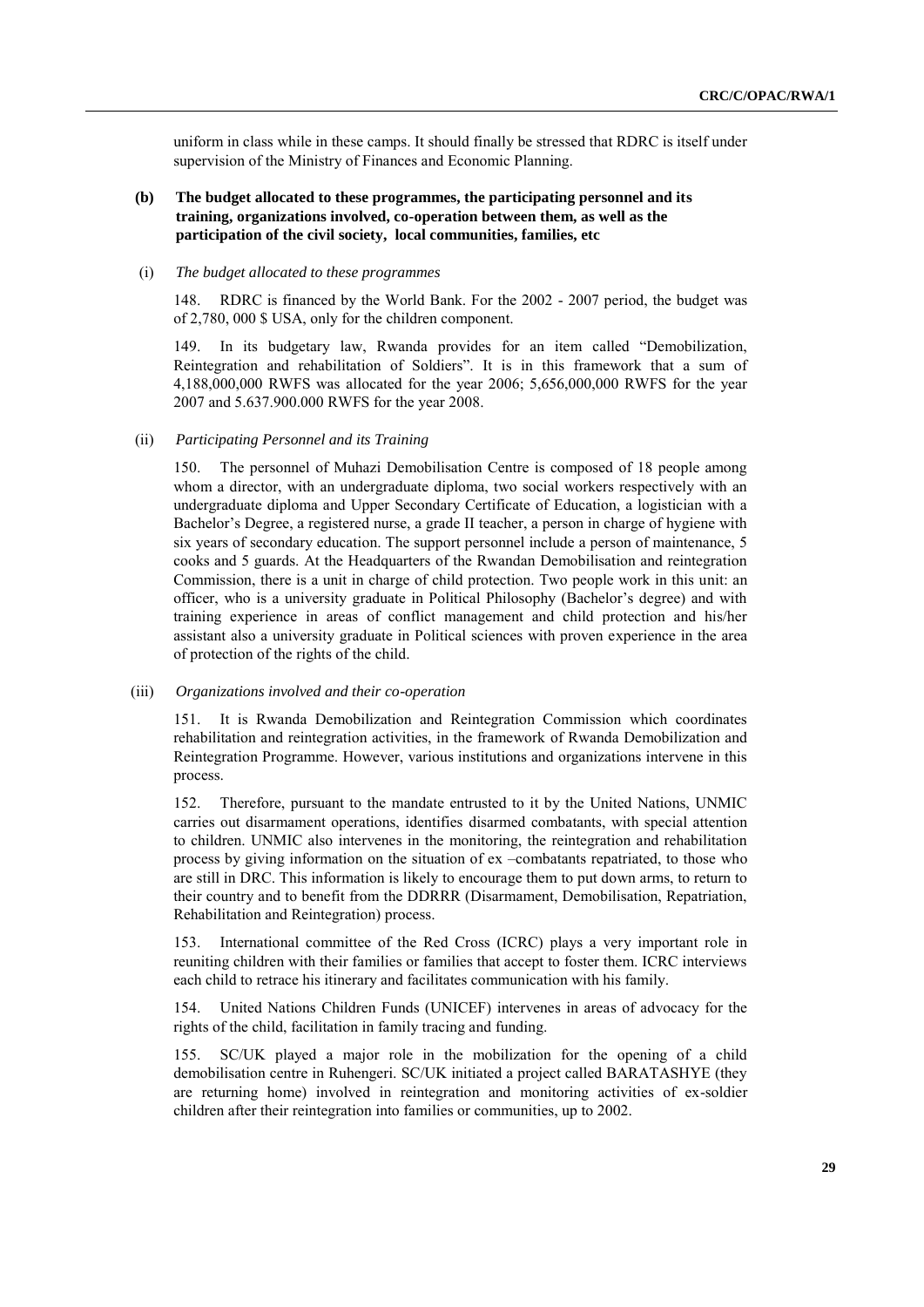156. MIFOTRA, with the support of the International Labour Office through its International Programme on the Elimination of Child Work (IPEC) launched since September 2003, a Programme in the area of the prevention of recruitment of children and socio-economic reintegration of those who have already been involved in armed conflicts. This programme targeted 200 children ex-soldiers for the reintegration and 600 children in the framework of prevention. The Programme also accompanied the Association founded by Rwandan ex-soldier children, RUYAAC (Rwandan Youth Affected by Armed Conflicts).

(iv) *Participation of the Civil Society, Local Communities, Families, etc* 

157. The civil society, local communities and families take part in the implementation of programmes. Here, it is necessary to point out the intervention of international NGOs like Save the Children/ U.K., ICRC and local NGOs like HAGURUKA as well as other nonprofit-making associations like ADEPE, ASSOFERWA and APROPOL. These last three associations took part in the implementation of projects designed in the framework of the above-mentioned MIFOTRA-ILO programme.

158. Local communities and families intervene, especially in family tracing and in making the choice of reintegration activities.

159. Local authorities practically intervene in the entire process by providing various services, especially the following:

- (a) Providing teachers;
- (b) intervention in family tracing and the choice of integration activities;
- (c) The delivery of identity cards;
- (d) Facilitation in getting shelter;
- (e) Settlement of disputes, especially those connected with property, etc.

160. The Commission collaborates with local authorities at the sector level and this collaboration is essential because these are the same authorities which will have to manage the situation at the end of RDRP.

### **(c) Various measures taken to ensure social rehabilitation of children, for example, temporary care, access to education, and to professional training, reintegration in the family and in the community and relevant legal measures, taking into account specific needs of the children concerned, depending particularly on their age and their sex**

161. Various measures were provided for to facilitate social reintegration.

162. When they leave demobilisation camps, children receive a "Take Home Kit" composed of clothes, a pair of bed sheets, cooking pans, plates and cups, a hoe, a mosquito net, a jerry can and a basin.

163. Children are examined and those who are infected who require regular medical monitoring receive "Treatment Access Form" (TAF) which gives them access to health care in hospitals that have signed an agreement with the Commission and at the expenses of the latter.

164. At the Demobilization Centre itself, the Commission, the child, his parents and local authorities discuss what the child will be able to do, once reintegrate into the society, particularly depending on the age, sex, capacity of the child and the potentialities of the surrounding environment. The choices are particularly directed towards: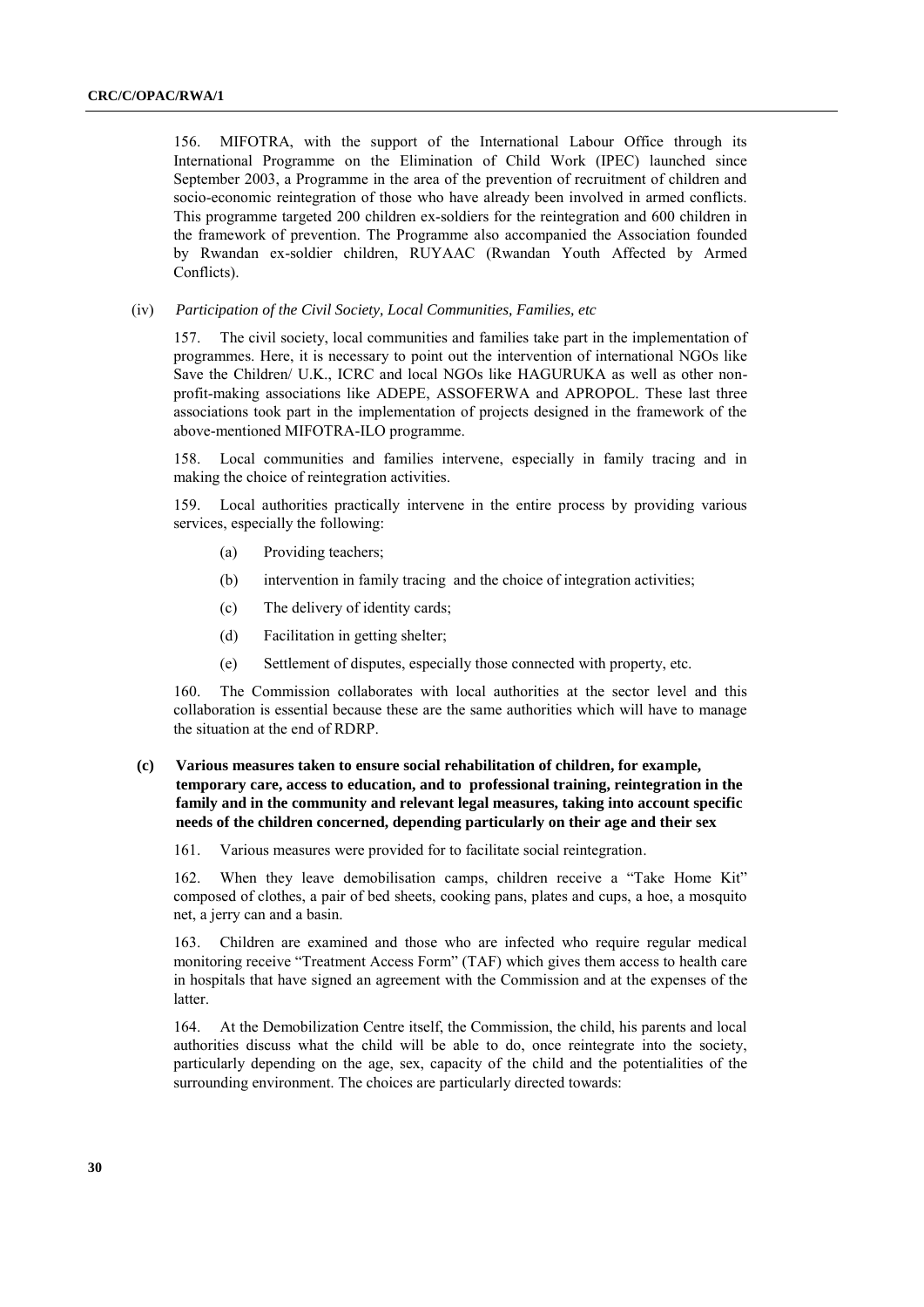(a) Professional training (Trades): There exist a Convention between the Commission and GACULIRO Youth Professional Training Centre where children can learn various trades;

(b) Formal education for the youth;

(c) Income generating activities (IGA). This orientation is preferred by the oldest children. The main activities which they carry out are agriculture and animal keeping and informal trade.

### **(d) Measures taken to guarantee the confidentiality and protection of children taking part in these programmes and to ensure that they are not exploited**

165. The procedure of Disarmament, Demobilization, Repatriation, Reintegration and Rehabilitation is carried out in the respect of international Conventions and national laws into force in the country. This means that the process respects human rights as enshrined in these instruments, in particular the right to private life and the secrecy of correspondences (Article 22 of the Constitution), freedom of expression (Article 34 of the Constitution and Article 11 of the Law N°27/2001 of 28 April 2001 on the rights and Protection of the child against violence), etc

166. The confidentiality attached to documents in connection with the private life of the child can be illustrated by a documentation card for a demobilized child (documentation for demobilised children) that is stamped "CONFIDENTIAL".

167. When children are at the demobilisation centre, they are protected against any form of exploitation because even if the centre is open to the population, children follow a specific programme whose objective is to facilitate their social reintegration. Children are not isolated, UNHCR and ICRC carry out their activities at the centre, but any person with the intention of exploiting the children cannot have access to the centre, in any case, it would not be possible to commit such an offence even if one could enter the centre, since children are under permanent care by the personnel of the centre.

**(e) Legal provisions adopted to make recruitment of children a punishable offence and the question of knowing if this offence falls within competence of any specific mechanism of justice created in the framework of conflict (for example war crime courts; mediation organisations and establishment of facts); guarantees adopted to ensure that the rights of the child as victims and witnesses are respected in the framework of these mechanisms in accordance with the Convention on the Rights of the Child**

168. The Presidential Decree N°72/01 of 08 July 2002 on the General statutes governing the Army does not admit children into the Rwandan Defence Forces and the Law N°27/2001 of 28 April 2001 on the Rights and Protection of the Child against violence prohibits military service for persons aged less than eighteen years.

169. Specific repressive punishments are not provided for against recruitment of children because the army is the prerogative of public authorities and the State prohibits such

170. Specific repressive sanctions are not provided for against the recruitment of children as the army is under the authority of public authorities and the Sate has prohibited carrying out such kind of recruitment.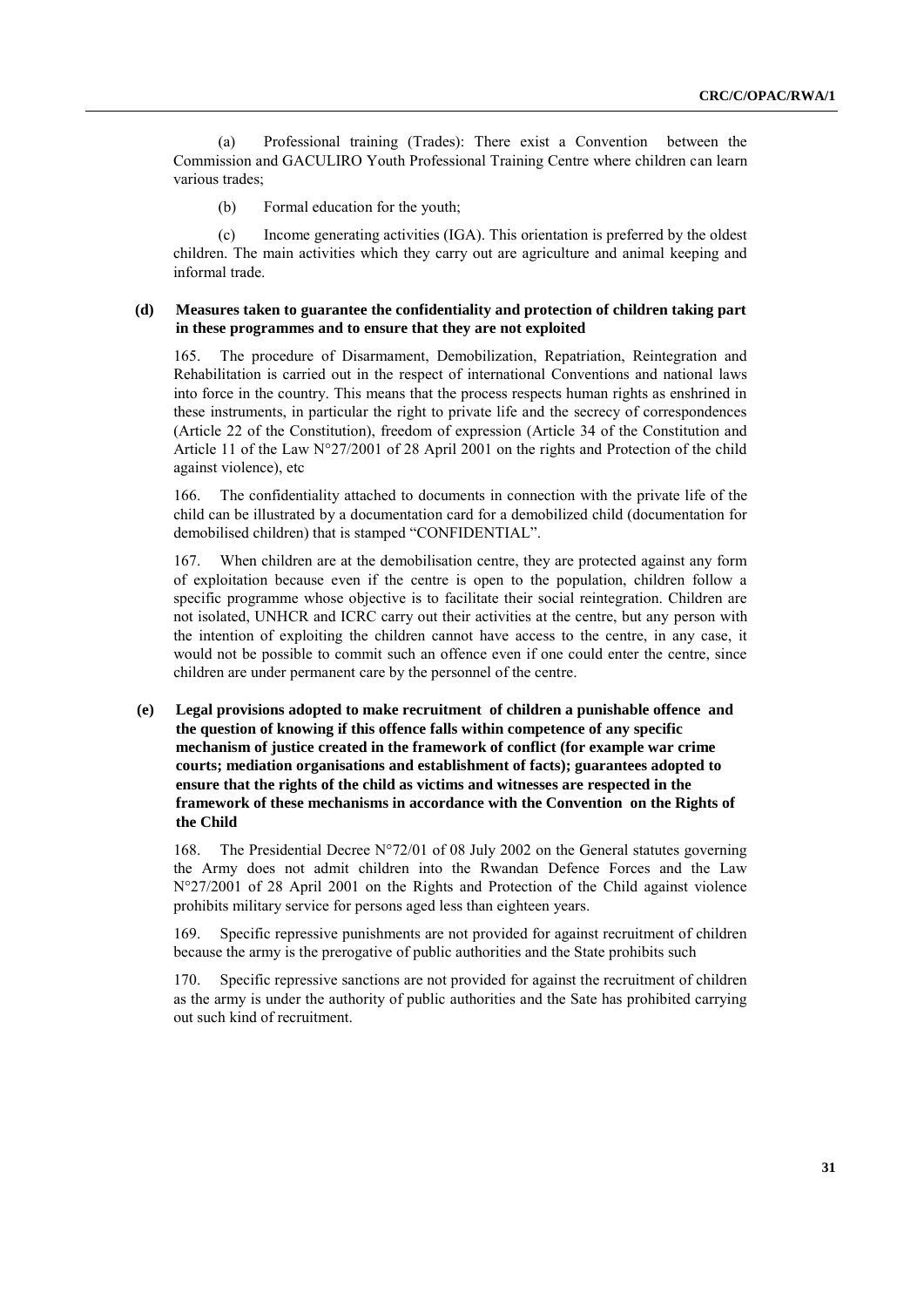171. Private militias are prohibited by the Decree of the 7th of December 1960 in the framework of measures related to public security<sup>20.</sup>

172. In the final analysis, if a person took the law in his/her own hands and kidnapped children to be recruited into an army, which would be in any case not possible in the country, he/she would be punished in accordance with the provisions of the abovementioned Decree<sup>21</sup> and Article 388 of the Penal Code which provides for a prison sentence ranging from five to ten years against anybody who, by violence, tricks or threats, arbitrarily kidnaps or helps kidnap, arrests or make arrest, detain or make detain any person; maximum sentence shall be applied if the person kidnapped, arrested, detained is under 18 years of age.

173. The draft law of the new Penal Code provides for punishments against people responsible for recruitment of children in the army.

### **(f) Criminal accountability of children for crimes committed while in armed forces or armed groups and the applicable legal procedure, as well as guarantees to ensure the respect of the rights of the child**

174. According to the information received from the Military Prosecution, there are until now no children who committed crimes while in armed groups or armed forces and therefore their criminal accountability is not applicable here.

175. If children could have committed crimes while in armed groups or armed forces, Rwanda has a Military Penal Code that in fact constitutes the Fourth Title of the Penal Code. Article 451 specifies the manner in which military jurisdictions apply punishments to offences in these terms: "military jurisdictions apply to ordinary crimes, punishments enacted by ordinary criminal laws. As for military offences below, they apply punishments provided for by the Military Penal Code. To all offences and apart from exceptions provided for by the Military Penal code, they apply the general provisions of the Ordinary Penal Code". In the final analysis, ex-soldiers children who are guilty of committing crimes while in armed groups or armed forces would be judged on the basis of Military Penal Code. These children could benefit from mitigating circumstances of being minors provided for in Article 77 of the Penal Code as well as from any procedure in their favour provided for by the law.

### **(g) Provisions of peace agreements on disarmament, demobilization and/or physical and psychological rehabilitation and social reintegration of child combatants**

176. There are no specific provisions for children in peace agreements on disarmament, demobilization and/or physical and psychological rehabilitation and social reintegration of child combatants, but it is important to generally mention the following agreements:

177. The 10 July 1999 Lusaka Ceasefire Agreement on the Cessation of armed conflict in the Democratic Republic of Congo. At the signature of this agreement, six countries were engaged in the conflict in DRC, namely: Zimbabwe, Namibia, Angola, Uganda, Rwanda and the DRC. The objective of the agreement was to cease conflicts, exchange prisoners of war, and foreign armies to withdraw from DRC. However, the Lusaka Ceasefire Agreement was not respected by signatory countries.

<sup>&</sup>lt;sup>20</sup> Official Bulletin of Rwanda –Urundi (O.R.U), 1961, p. 8. Article 2 of the Decree accepts exceptions to this prohibition that may be authorized by the Resident General (currently the President of the Republic) for the benefit of non public organizations a and associations

<sup>&</sup>lt;sup>21</sup> Article 3 of the Decree provides for a prison sentence from six to fifteen months and a fine ranging from 100 to 2000 Francs or one of the punishments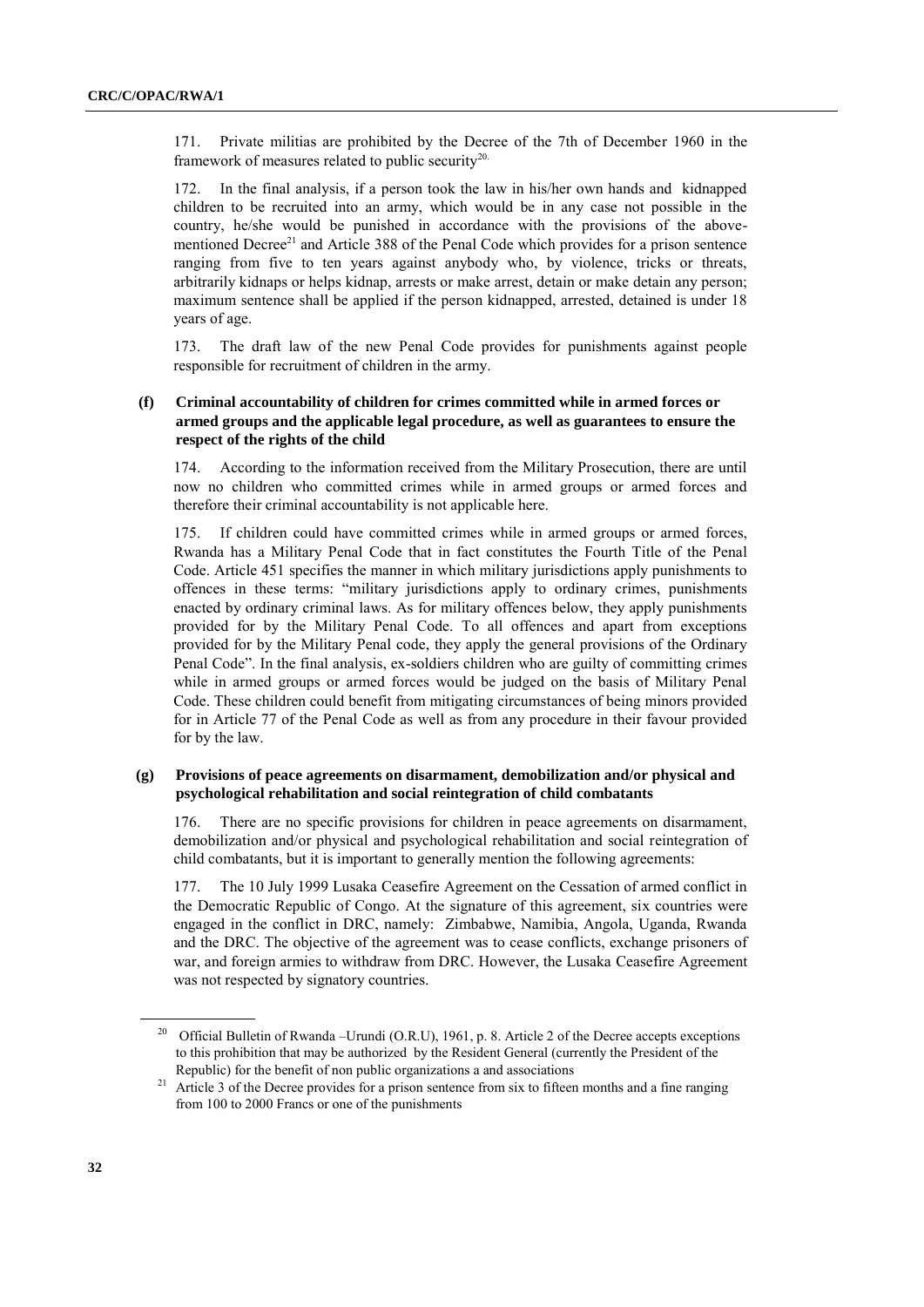178. On 31 August 2002, Rwanda and DRC signed the Pretoria Agreement on the withdrawal of Rwandan Troops from DRC and by the beginning of September 2002; no Rwandan soldier was still on the Congolese soil.

179. Following the failure of the Lusaka Ceasefire Agreement, in February 2005 under the auspices of the United States of America, a "Tripartite commission" was established. It was composed of DRC, Uganda, and Rwanda. The Commission eventually became "Tripartite commission plus" with the admission of Burundi. The objective of the Commission is to search for sustainable peace in the Great Lakes Region and in this framework; it makes a bi-monthly report on the situation in the region.

180. The Pact on Security, Stability and Development in the Great lakes Region, 2004.

### **Article 7**

### **Information on the cooperation on the implementation of the Optional Protocol, in particular technical cooperation and financial assistance: technical cooperation and financial assistance that Rwanda proposes**

181. As that was specified, Rwanda Demobilisation and Reintegration Programme are funded by the World Bank and have a child component. Several organizations are involved in the implementation of the Protocol, including especially UNICEF, Save the Children Fund-U.K., ICRC, and UNAMIC. At present, the priority should be focussed on the sensitisation of all stakeholders and partners to efficiently play their role so that armed groups are disarmed and their Rwandan members, especially children, are repatriated and reintegrated in the civilian life.

# **V. Conclusion**

182. As it is evident from all the data and information provided in this report, the involvement of children in armed conflicts is a recent phenomenon related to vicissitudes of the 1990-1994 Rwandan history. Before this period, Rwandan children had never been involved in armed conflicts.

183. Following the Genocide, Rwanda immediately embarked on the demobilisation and reintegration into the civilian life, of children who had been involved in conflicts. This operation continues with disarmed children and repatriates from DRC.

184. After the ratification of the Protocol, Rwanda took appropriate measures for its implementation. All the aforementioned measures can be summarised in the fact that the country, a few months only after this ratification, formally enacted a legislation prohibiting the recruitment of children in armed forces.

185. Currently, Rwanda therefore is still confronted with the problem of Rwandan children involved in armed conflicts in DRC, which problem would not be so serious if the armed groups operating in this country were disarmed. Indeed, with the disarmament of these groups, children would be repatriated and reintegrated into social life because the country, with the international cooperation, is currently sufficiently equipped for this purpose.

186. Rwanda wishes to remind all stakeholders and partners involved in the process to fully play their role so that armed groups are disarmed and that their Rwandan members, especially children, are repatriated and reintegrated in the civilian life. Once the problem has been be completely solved, the question of child soldiers in the country will no longer be relevant and will be history since the Rwandan legislation, which conforms as much as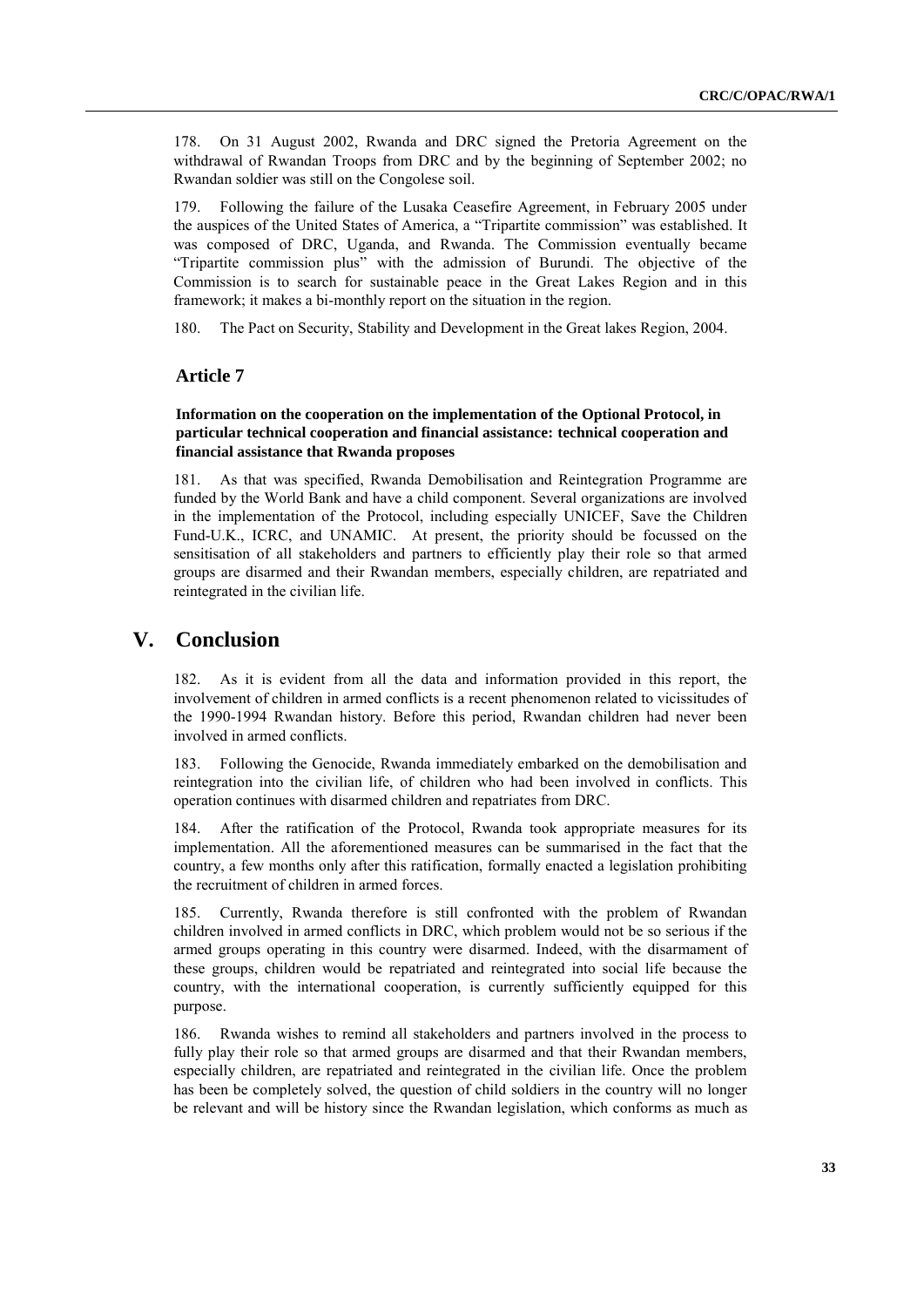possible to international treaties and Conventions ratified by Rwanda, is formally opposed to the recruitment of children in the army.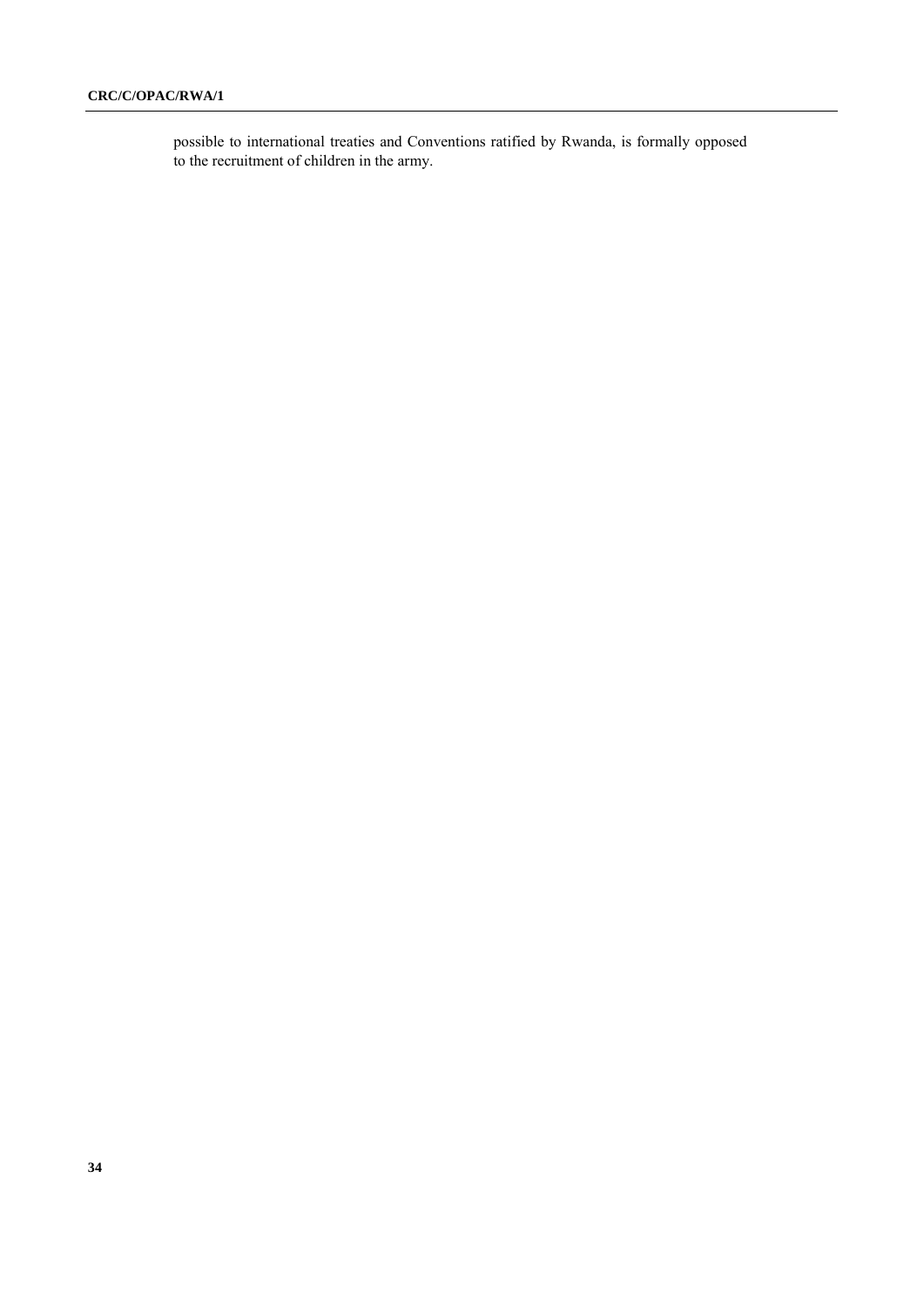# **Annex**

### **Major reference documents**

- The Constitution of the Republic of Rwanda of 4 June 2003 as it was amended to date
- The Organic Law N°07/2004 of 25 April 2004 on the Code governing judicial Organization, Administration and Competence as it was amended and completed by the Organic Law N°14/2006 of 22 March 2006.
- The Organic Law N° 29/2004 of 03 December 2004 on the Code governing the Rwandan Citizenship
- The Decree-Law N°21/77 of 18 August 1977 on the Penal Code
- The Law N° 42/1988 of 27 October 1988 on the Rwanda Defence Forces
- The Law N°30/2003 of 29 August 2003 amending and completing the Decree-Law N°01/81 of 16 November 1981 confirmed by the Law N°01/82 of 26 January 1982 on the census, identity card, domicile and residence of Rwandans
- The Law N°25/2004 of 19 November 2004 on the Creation, Organization and Administration of the local service in charge of assisting in the maintenance of security "Local Defence"
- The Law N°13/2004 of 17 May 2004 on the Penal Procedure Code amended and completed by the Law N°20/2006 of 22 April 2006
- The Law N°38/2006 of 25 September 2006 on the Organization and administration of National Prisons Services
- The Law N°30/2007 of 06 July 2007 on the Organization and Administration of National Human Rights Commission
- The Law N°14/2008 of 04 June 2008 on the Population registration and the Delivery of the national Identity card
- The Law No 13/2009 of  $27<sup>th</sup>$  May 2009 Regulating labour in Rwanda
- The Presidential decree N°31/01 of 26 February 2002 on the Approval and Ratification of the Optional Protocol to the Convention on the Rights of the Child and on the Involvement of Children in Armed Conflicts
- The Presidential Decree N°72/01 of 08 July 2002 on the General statutes governing the Army
- The Presidential Decree N°155/01 of 31 December 2002 on the Statutes governing the National Police Force
- The National policy on Orphans and Other Vulnerable Children
- The Report on the use of children in armed conflicts in Central Africa (Burundi, Congo, DRC, Rwanda) (ILO).
- A Baseline Survey & Impact Assessment of Rwanda Demobilization and Reintegration Program on Children Ex-Combatants Rehabilitation (Rwanda Demobilization and Rehabilitation Commission).
- The Demobilization and Rehabilitation of Rwandan Boys and Girls Associated with Armed Groups in the Democratic Republic of Congo (Save the Children/UK).